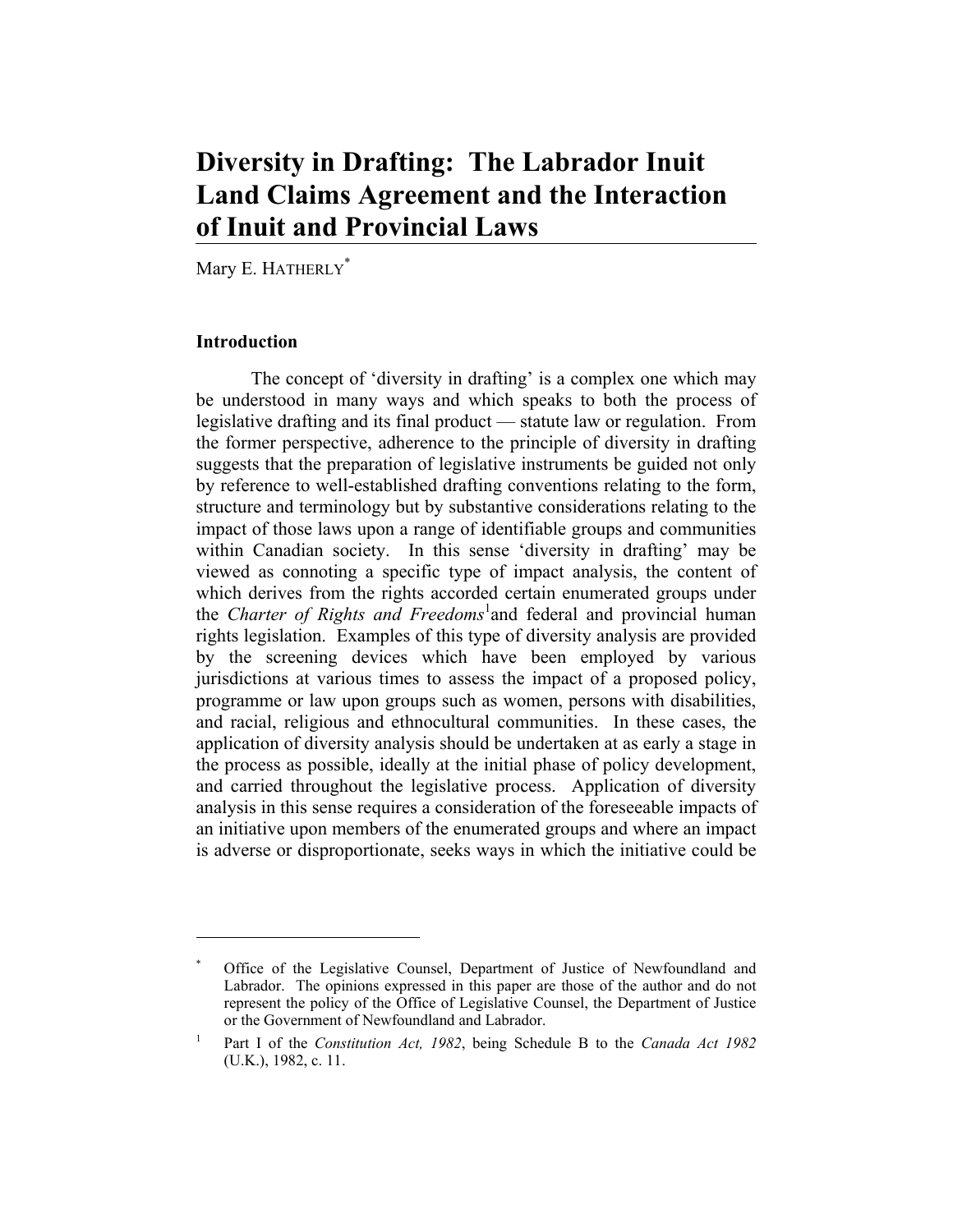modified to reduce such impacts without impeding the attainment of the underlying policy goals. $^{2}$ 

 However, the concept of 'diversity in drafting' is not exhausted simply by its methodological implications. 'Diversity in drafting' may also be understood as functioning as an end or standard to which law aspires, which objective may find expression variously in uniformity, harmonization or the enactment of distinct legal regimes. This may be the less common understanding of the concept. However, it underlies the federal policy on bijuralism and bilingualism in the drafting process as is evident in the 1999 federal *Cabinet Directive on Law-Making*<sup>3</sup> which establishes as certain objectives of the drafting process

- "that proposed laws are properly drafted in both official languages and that they respect both the common law and civil law legal systems"; $4$  and
- "that bills and regulations respect both the common law and civil law legal systems since both systems operate in Canada and federal laws apply throughout the country. When concepts pertaining to these legal systems are used, they must be expressed in both languages and in ways that fit into both systems."<sup>5</sup>

 I would like to explore the operation of 'diversity in drafting' as both a method of analysis and as a legislative objective by examining the impact of the *Labrador Inuit Land Claims Agreement* upon the legislative process and by assessing the extent to which the recognition of Inuit selfgovernment in the treaty may mandate a particular approach to the pursuit of 'diversity in drafting' in both the formulation of legislative policy and the expression of that policy in legislative form. However, I must sound several cautionary notes. First, the *Labrador Inuit Land Claims* 

<sup>2</sup> See, for example, "IDEAS: Integrated Diversity and Equality Analysis Screen", developed by the Federal-Provincial-Territorial Working Group on Diversity, Equality and Justice (1997). The instrument is structured as a series of questions to be addressed at stages in the legislative process, relating to the status and impacts of the proposal.

<sup>3</sup> Privy Council Office, Government of Canada, available on the Internet at http:www.pco-bcp.gc.ca.

<sup>4</sup> *Supra* not 3 at section "1. Introduction".

<sup>5</sup> S*upra*, note 3, at section "2. Fundamentals of the Government's Law-Making Activity — Importance of bilingual and bijural drafting".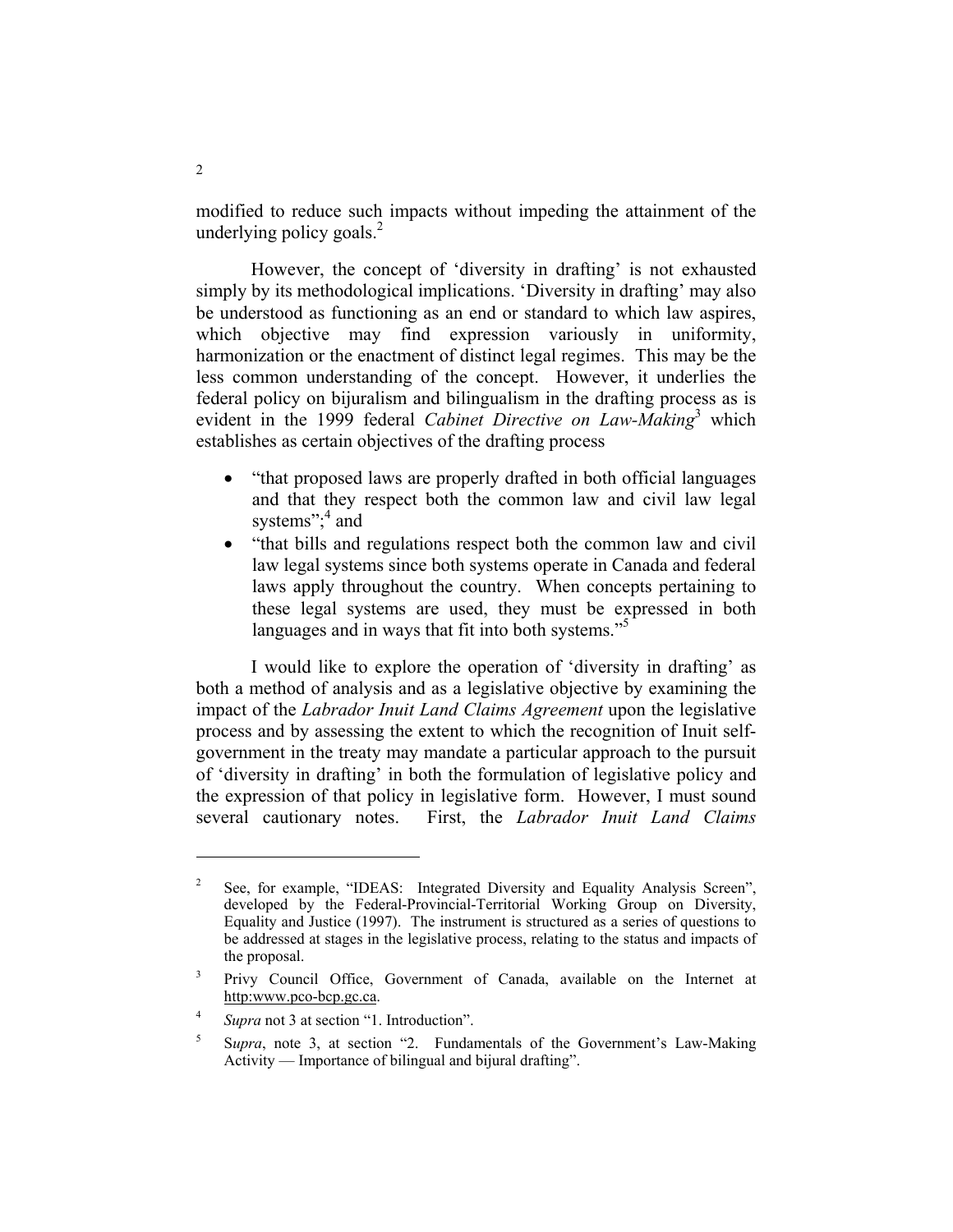*Agreement* was not fully ratified by Canada, the Province and the Labrador Inuit Association until January 22, 2005. Secondly, while since that time a transitional Inuit government has been established, a permanent Inuit government will not have been elected until September 5, 2006. As a consequence, only a handful of Inuit laws have been passed as yet and those concern the structures, roles and responsibilities of the future governing bodies. As a result, it is impossible to be definitive or conclusive respecting the consequences of the treaty and the emergence of Inuit self-government either upon the legislative drafting process or upon the interaction of Inuit and non-Inuit laws. Finally, the substance of my remarks will be from the perspective of an individual involved in the provincial drafting process. I cannot, for obvious reasons, speak to what either Canada or the new Inuit government may perceive to be the impact of the treaty and the recognition of aboriginal self-government upon either of their respective drafting processes. With these caveats in mind, I would like to examine how the ratification of the treaty has changed and may change the legislative drafting process and what, if any, will be the influence of the treaty upon the substance and form of provincial law.

#### **The Office of the Legislative Counsel of Newfoundland and Labrador**

 Assessment of the impact of the treaty requires some understanding of the drafting process as it is currently conducted in Newfoundland and Labrador. The drafting of bills and regulations is performed in this province by the Office of the Legislative Counsel which is, by virtue of section 17 of the *Statutes and Subordinate Legislation Act*<sup>6</sup>, a division of the Department of Justice. Section 18 of that Act defines the functions of the legislative counsel as follows:

"18. The legislative counsel shall

(a) draft laws that are entrusted to the legislative counsel and intended for introduction into the House of Assembly;

<sup>6</sup> RSNL 1990, c.S-27, as amended.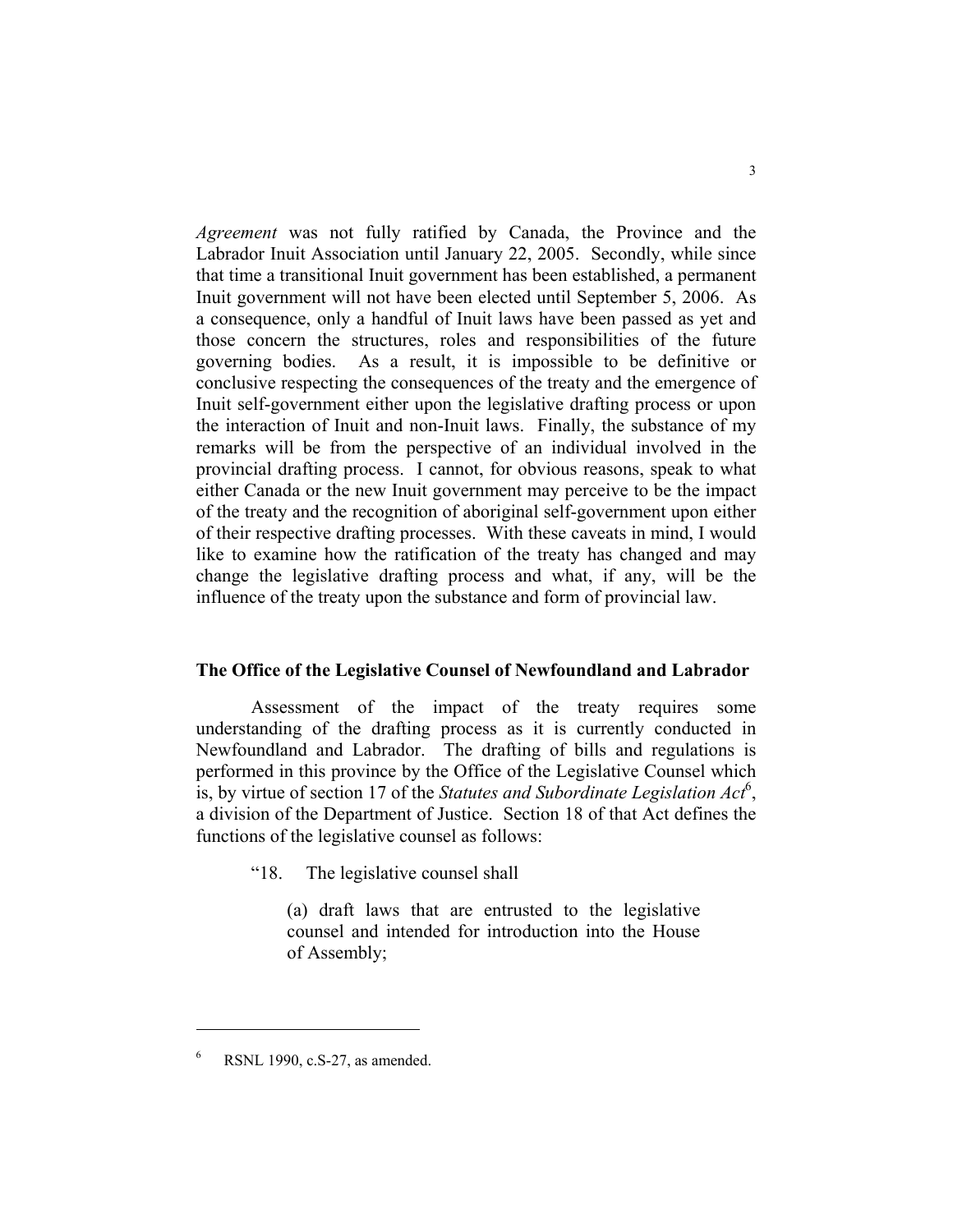(b) draft amendments of proposed laws that are being considered by the House of Assembly;

(c) prepare a consolidation and revision of the public general laws of the province or statutes of the province that are authorized by this Act or that may be directed by the Lieutenant-Governor in Council; and

(d) perform other duties related to or incidental to legislation that may be prescribed by the Lieutenant-Governor in Council.

In addition to its legislative duties, the Office of Legislative Counsel also serves as a table officer to the House of Assembly and provides legal advice upon request to the Speaker of the House. However, its primary responsibilities are to the legislative process.

The office consists of a chief legislative counsel who is also the Law Clerk to the House of Assembly and who is assisted by three legislative counsels, of which I am one.

 As a division of the Department of Justice, the Office is a centralized one, providing drafting services on a government-wide basis. As such, the responsibilities of the office "go beyond the interests of a particular client and embrace the functioning and maintenance of legislation as a system of law. One of its purposes is to ensure the system's coherence, intelligibility and efficiency in achieving policy objectives. These responsibilities may also include the protection of values associated with the entire legal system, such as fairness and equality."<sup>7</sup>

In contrast to certain other jurisdictions<sup>8</sup>, while there exist a set of drafting guidelines respecting terminology and structure, the Office has not developed a comprehensive 'drafter's checklist'<sup>9</sup> enumerating the criteria which must be applied to determine whether a proposed bill or

<sup>7</sup> K. MacCormick, J. M. Keyes "Roles of Legislative Drafting Offices and Drafters", Department of Justice (Canada).

<sup>8</sup> See, for example, "A Guide to the Legislative Process – Acts and Regulations", prepared by the Department of Justice, Alberta, 2005

<sup>9</sup> See, for example, MacCormick and Keyes, *supra* note 8, Appendix 4.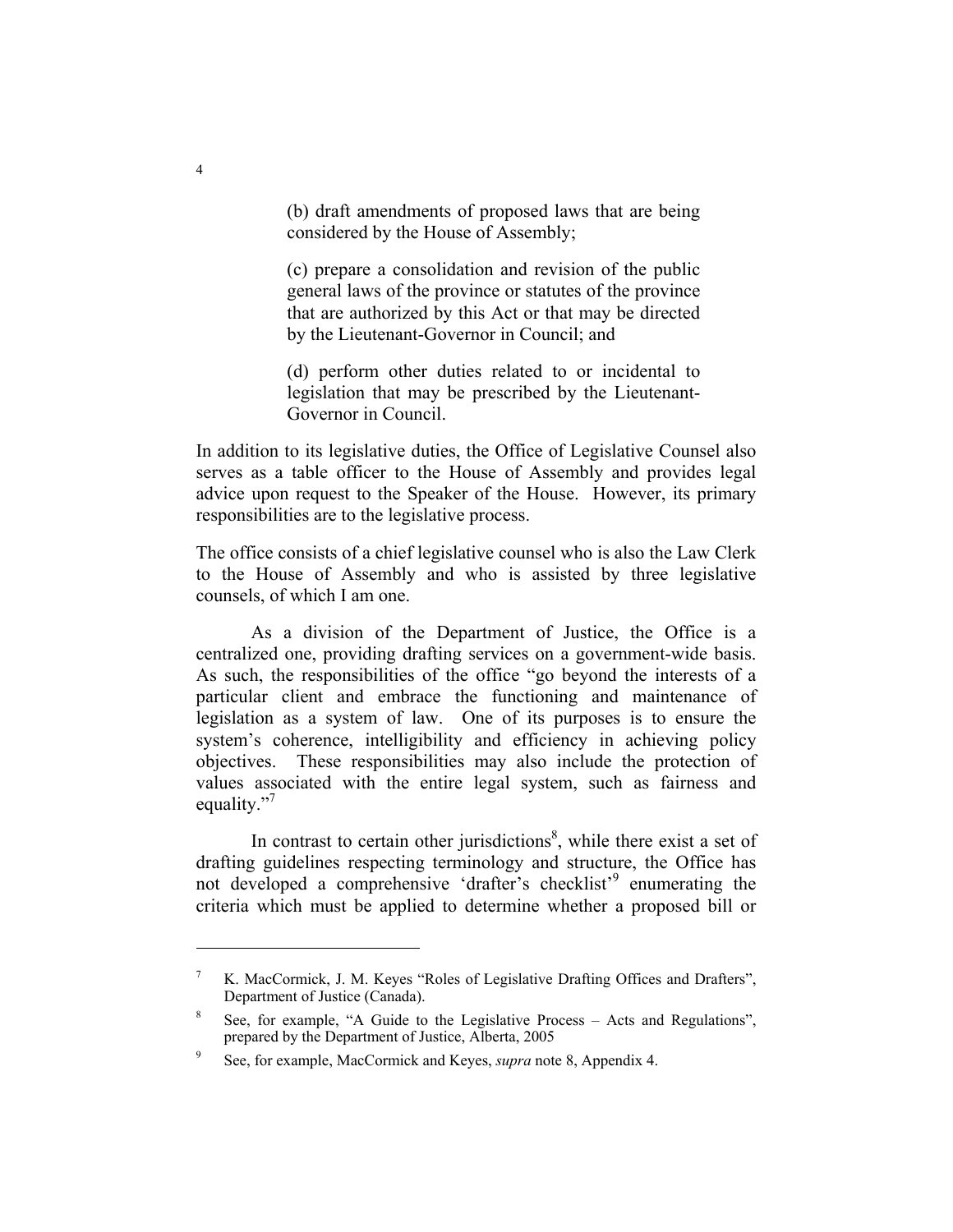draft regulation complies with governmental policies. However, it is fair to say that in the preparation of legislation, the Office of Legislative Counsel in Newfoundland and Labrador functions in much the same way as any other similar office in Canada. The drafter will work from a set of drafting instructions, set out in a cabinet minute, which ideally will, at a minimum, contain sufficiently detailed information to enable the drafter to understand the problem which the proposed legislation is intended to address, describe the policy objectives of the proposed legislation and set out a recommended course of action which may include, where appropriate, directions as to consultation with other government bodies and agencies and occasionally with non-governmental groups or communities. In preparing the text, the drafter is guided by a number of conventions respecting the ultimate legislative form of the proposed policy, choice of language and format, many of which are set out in the provincial *Interpretation Act*10 and the *Statutes and Subordinate Legislation Act*, others of which have developed as matters of practice over time, such as the use of gender-neutral language and plain English.

 However, this brief description should not be interpreted as suggesting that the drafter's role is a passive one or that drafting is a mechanical exercise. Rather, the process of drafting is a collaborative and consultative one which places a variety of demands upon the drafter, particularly in systems such as that of Newfoundland and Labrador, in which drafting is not undertaken by departmental personnel, but by a centralized office. The drafting process is inevitably a dynamic one. However complete and comprehensive the drafting instructions, such instructions reflect policy and it is the drafter's responsibility to translate that governmental policy into a law which is coherent and intelligible and an accurate rendering of the underlying policy objectives. Drafting is not simply an exercise in syntax and terminology.<sup>11</sup>

<sup>&</sup>lt;sup>10</sup> RSNL 1990, c. I-19.

<sup>&</sup>lt;sup>11</sup> MacCormick and Keyes, *supra* not 8, at 11. Two recent examples will suffice to illustrate the critical role played by a drafter in selecting the most appropriate structure, terminology and grammar to transform policy into the language of legal rights and obligations which faithfully reproduce the instructing party's intent and objectives. The first example is that of the July 28, 2006 decision of the Canadian Radio-Television and Telecommunications in Part VII application by Rogers Cable communications Inc. regarding Aliant Telecom Inc.'s termination and assignment of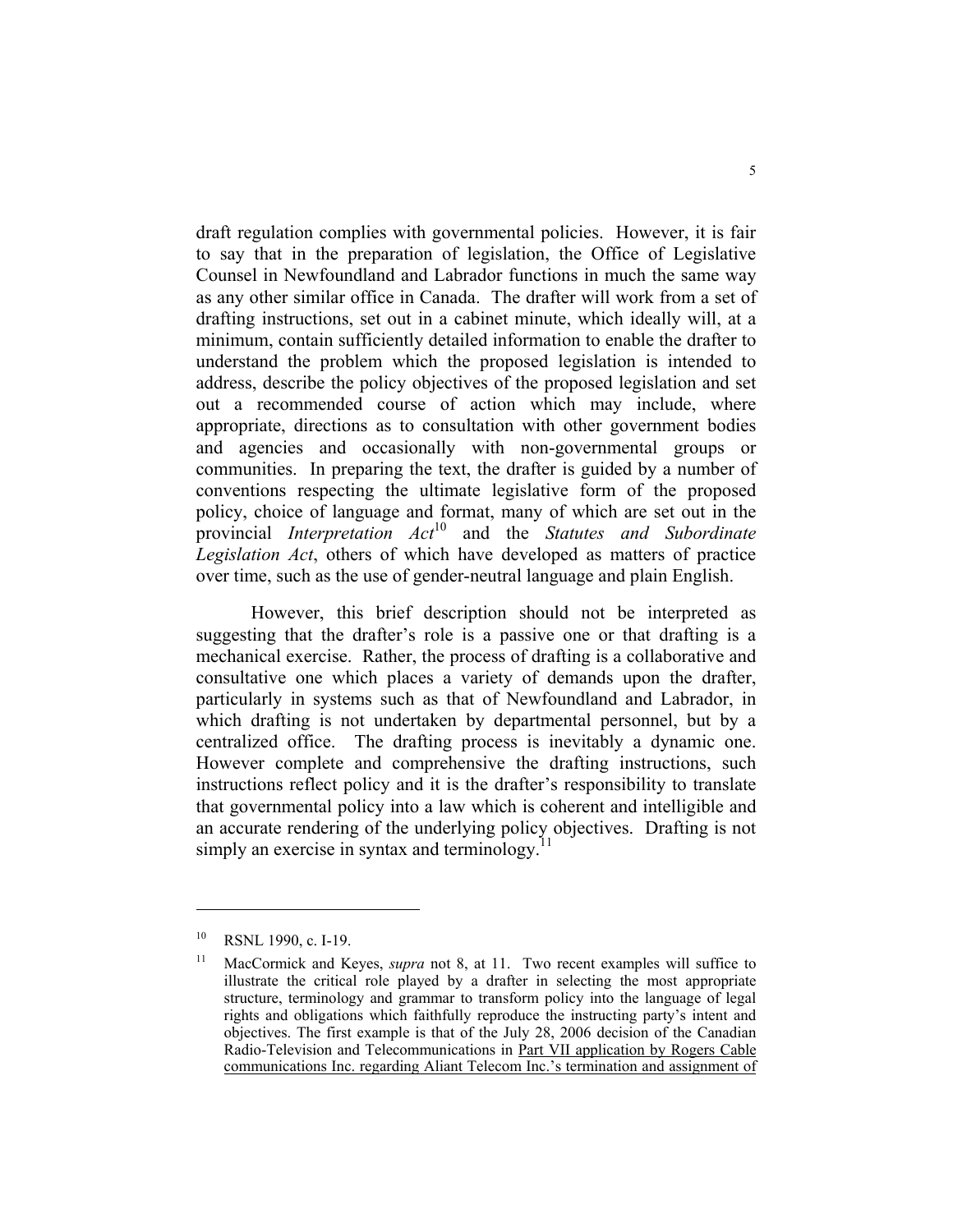The drafter exerts ultimate control over the selection of the grammatical rules, mode of expression and terminology to translate policy into law. While the legislative counsel may have little or no participation in the formulation of government policy underlying a statutory or regulatory scheme, the drafter, in collaboration with his or her departmental contact, is vital in ensuring that the policy decisions of government are implemented effectively. The choices made by a drafter are not arbitrary or capricious. They are the result of research, deliberation and ongoing dialogue with departmental contacts to ensure that the structural framework which is adopted is best suited to implement the policy and that the proposed law conforms to the drafting instructions, is internally consistent and compatible with other provincial laws.

 However, the drafter's functions are not limited to ensuring that the form and text of the proposed law is in alignment with drafting instructions. Although a drafter will not normally be involved in the development of cabinet policy, there is a significant policy dimension to the drafter's role. While ideally the cabinet submission will have explored the various legal risks associated with the enactment of proposed legislation, policy issues may not have been completely canvassed. And, inevitably, issues of policy will arise in the course of drafting. As a consequence, it is the drafter's responsibility, in conjunction with departmental legal counsel, to be sensitive to the legal and policy matters

a support structure agreement. At issue was the right of Aliant Telecom Inc. to terminate its Support Structure Agreement with Rogers Cable communications Inc. at any time without cause and with one year prior notice in writing. Critical to the outcome of this application was the interpretation of section 1 of the Support Structure Agreement which provided: "Subject to the termination provisions of the [SSA], [the SSA] shall be effective from the date it is made and shall continue in force for a period of five (5) years from the date it is made, and thereafter for successive five (5) year terms, unless and until terminated by one year prior notice in writing by either party." The ambiguity in interpretation of the section was created by the placement of a comma preceding the phrase "unless and until terminated by one year prior notice in writing by either party". In ruling in favour of Aliant, the Commission relied on basic rules of punctuation to conclude that the phrase under review modified both parts of the section, a ruling which has caused many commentators to assess the value of the misplaced comma at \$21 million dollars. See also *R.* v. *Aisthorpe* (2006) NLCA 40 which involved the statutory interpretation of the word 'use' in the context of the provincial offence of driving while using a cell-phone.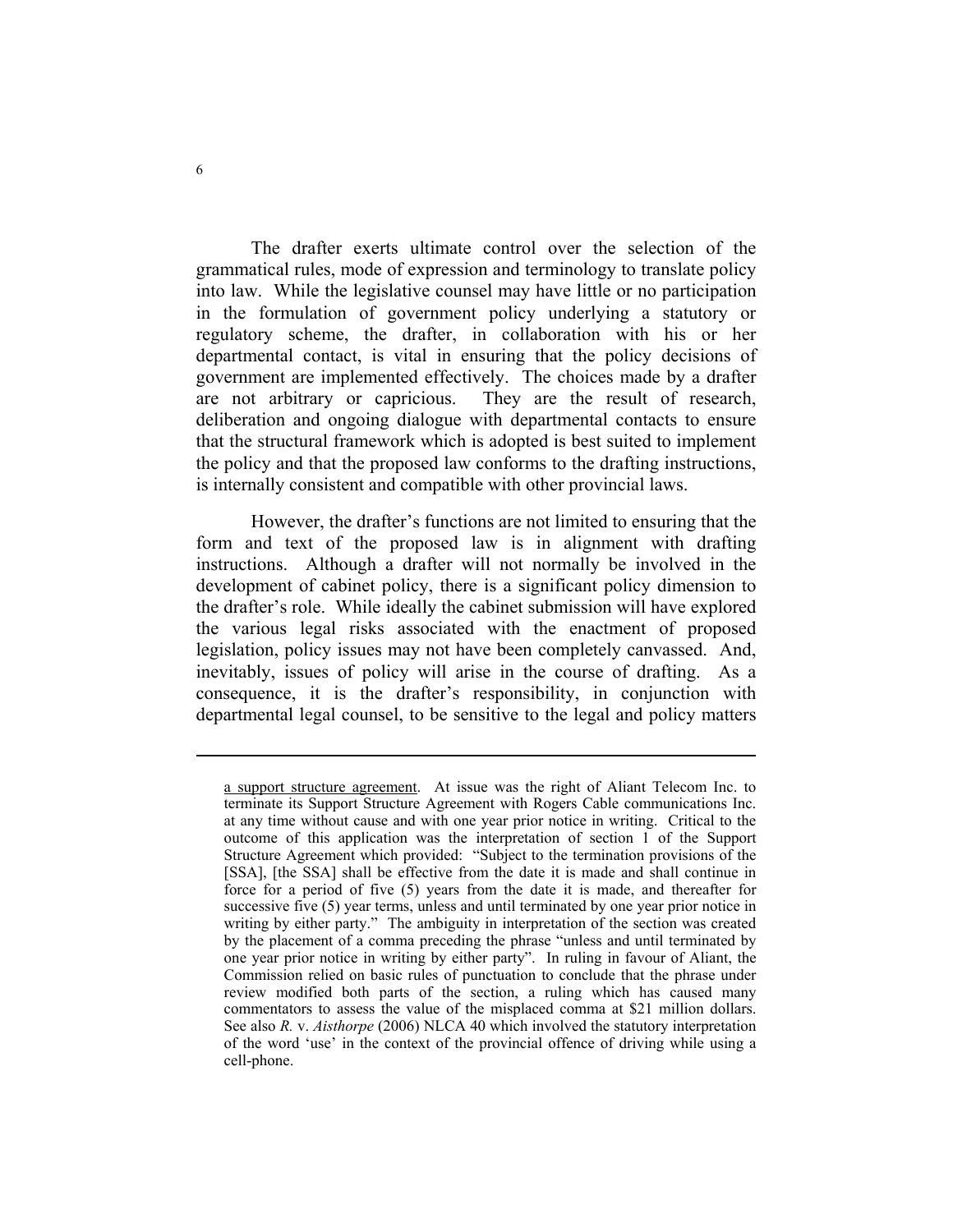which are generated in and by the drafting process. In this regard, it is the drafter who is ultimately responsible to ensure that the proposed legislation respects the constitutional division of powers, is consistent with the *Charter of Rights and Freedoms*, human rights legislation and other relevant provincial legislation and international conventions such as NAFTA and is, moreover, compatible with governmental policies of more general application, such as those, for example, respecting gender equality.

 The success of the drafter in ensuring the conformity of law with the legal regime will depend upon two factors: first, the training and experience of the drafter and his or her familiarity with diverse areas of law, including the laws of other jurisdictions; secondly, the types of institutional supports which are in place to facilitate collaboration and cooperation between the office of the legislative counsel, the department sponsoring the proposed legislative initiative, cabinet and affected stakeholders.

 With respect to institutional policy supports, the process of drafting requires that all proposed legislation be scrutinized to ensure its conformity with existing law, including the constitution. As a consequence, every cabinet submission must contain a statement from the Department of Justice which identifies and evaluates the level of legal risk associated with the proposed course of action and any alternatives offered by a sponsoring department or departments. In addition, each cabinet submission must be referred to the Department of Labrador and Aboriginal Affairs which is responsible for identifying any aboriginalspecific considerations associated with or arising from the proposed course of action. Finally, all drafts are subjected to an ultimate review by cabinet officers who are responsible for ensuring that the text is clear and internally consistent, conforms to drafting instructions and consonant with the constitution and provincial laws.

 Recourse to internal policy supports has expanded in recent years in recent years to include external consultation with third parties at various stages of the drafting process. This consultation may assume many forms. At one end of the spectrum, the role of third parties in the development of legislation may be limited to the preliminary stages of policy consultation with stakeholders or interest groups with a particular expertise or familiarity with the policy issues under consideration. Such groups might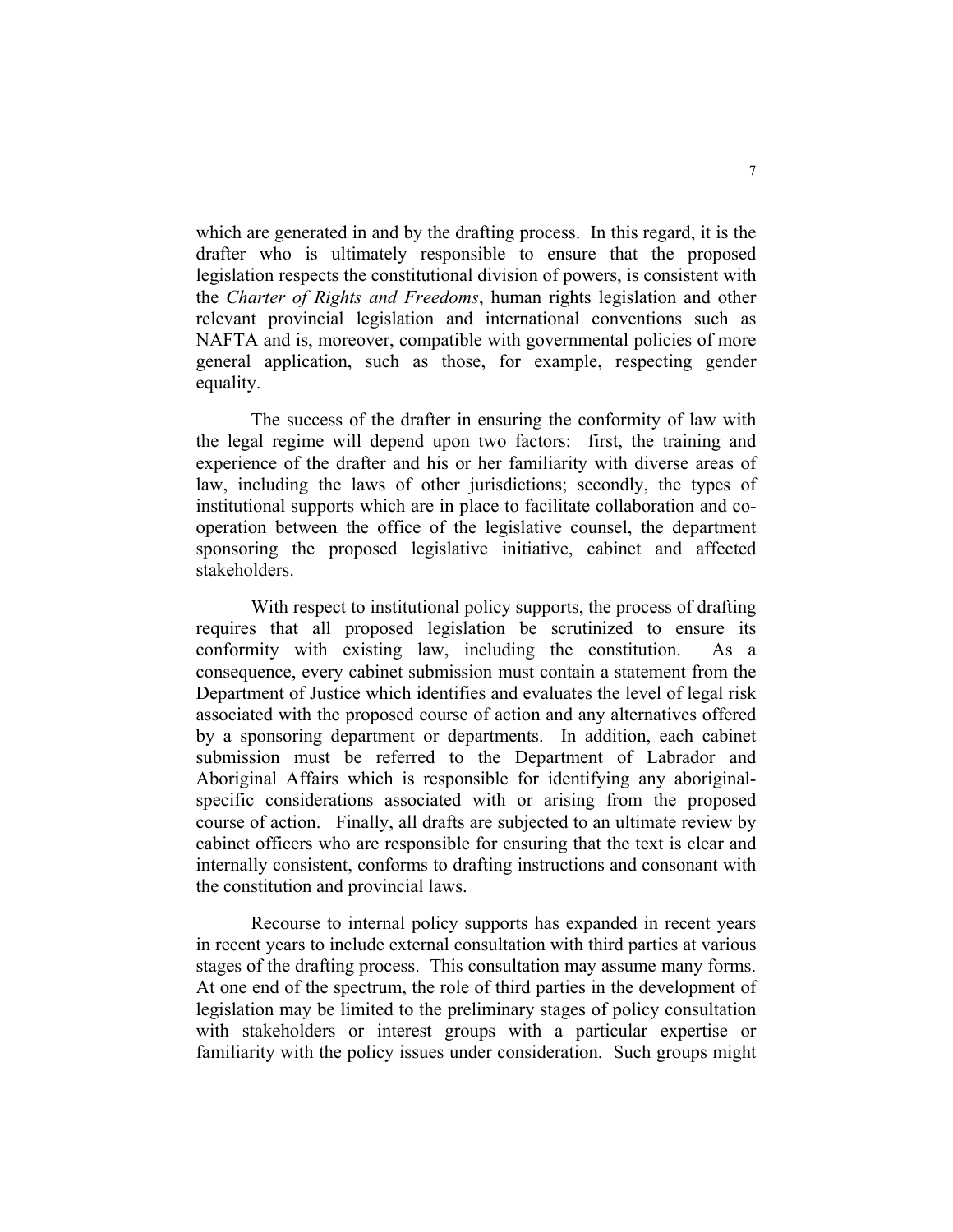include consumers of mental health services, women's groups, environmental associations and the like — in short, any group, organization or community that is likely to be adversely or disproportionately affected by the proposed legislation or which enjoys a special expertise which is essential to the effective development and implementation of government policy. At the other end of the spectrum, government may share drafts of proposed legislation with affected groups. This latter practice is relatively infrequent and tends to occur on an *ad hoc* basis, normally as the result of specific drafting instructions to this effect (which instructions may be issued to either the sponsoring department or the Office of Legislative Counsel), a prior contractual commitment or undertaking or as the exercise of departmental discretion.

 The participation of non-governmental bodies in the review of draft legislation is no doubt rare and somewhat problematic because it is seen to conflict with the principle of confidentiality of draft legislation. Convention dictates that until a bill has received first reading and has been tabled in the House of Assembly, it is not accessible to the public. This convention has on occasion been explained as an aspect of solicitor-client privilege<sup>12</sup>, although such a justification seems tenuous, and more persuasively, as a function of cabinet confidentiality.

<sup>12</sup> Mr. Justice Burnyeat of the British Columbia Supreme Court was willing to assume the protected status of draft legislation on the basis of solicitor client privilege in *The Health Services and Support-Facilities Subsector Bargaining Association et al. v. British Columbia*, (2002) BCSC 1509, but only to the extent that the draft legislation contained a number of comments by counsel. Similar reasoning was applied by Mr. Justice Tysoe in *Cooper* v. *British Columbia* (unreported, February 3, 1999, Supreme Court of British Columbia Action No. C984069 – Vancouver Registry) in which the court held that a draft of the Mortgage Brokers Act was not subject to non-disclosure on the basis of solicitor-client privilege since "although the document may have been prepared by legislative counsel, it does not disclose the seeking or giving of legal advice. It is not privileged and shall be disclosed." (at para.20). However, a similar draft containing comments by legislative counsel was withheld from disclosure on the basis that "It reflects the giving of legal advice and it is privileged to that extent" (at para. 25). However, the contrary view has been expressed by D. Brown and D. Cartin, "Position statement on the attorney-client relationship in the legislative employment setting" (1996), 10 *The Legislative Lawyer* 3. and certainly in a jurisdiction in which drafting services are centralized and offered on a governmentwide basis, it would be difficult to conclude that draft legislation is encompassed within the concept of solicitor-client privilege. As noted by MacCormick and Keys, *supra* note 8 at 7: "…when the mandate of a drafting office is government-wide, its clients are institutions like government departments. Its responsibilities usually go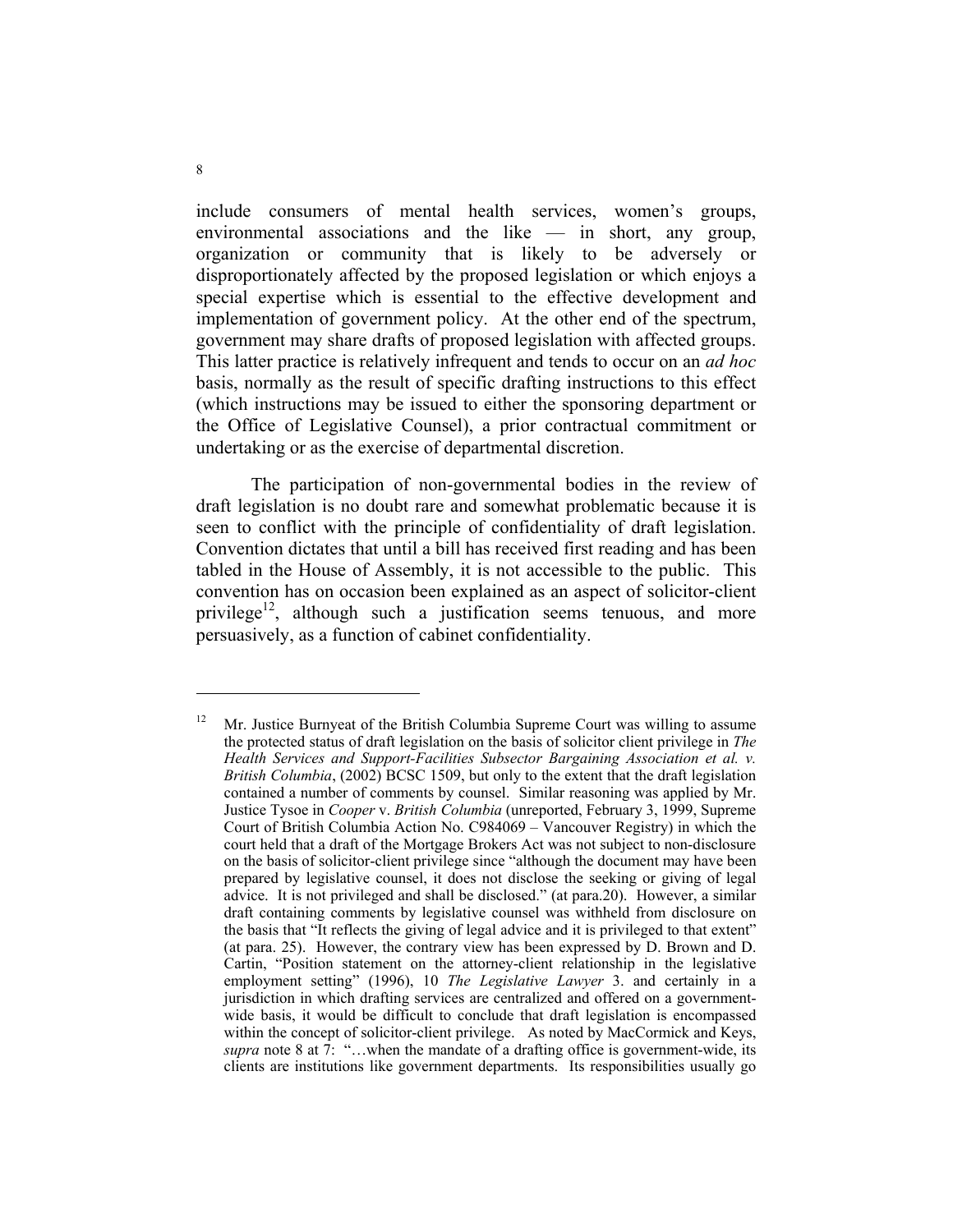Draft legislation and draft regulations are, prior to tabling in the House of Assembly or introduction to Cabinet, regarded as a species of advice to Cabinet and thus subject to confidentiality. Certainly, that is how draft legislation and regulations are characterized in contemporary access to information legislation. Subsection 18(1) of the Newfoundland and Labrador *Access to Information and Protection of Privacy Act*13 is typical of the approach taken by all other Canadian jurisdictions in attaching a guarantee of non-disclosure to draft legislation and regulations, although the guarantee may be discretionary<sup>14</sup>, rather than mandatory, and the statutory exceptions to non-disclosure will vary from one jurisdiction to another. Section 18 provides in part:

"18.(1) The head of a public body shall refuse to disclose to an applicant information that would reveal the substance of deliberations of Cabinet, including advice, recommendations, policy considerations or draft legislation or regulations submitted or prepared for submission to the Cabinet." [*emphasis added]*

This prohibition has been justified as "intended to allow full and frank discussion of policy issues within the public service, preventing the harm which would occur if the deliberative process were subject to excessive scrutiny, while allowing information to be released which would not cause real harm".<sup>15</sup> In recent years, the reach of the principle of cabinet confidentiality has been qualified by a number of exceptions<sup>16</sup> so

beyond the interests of a particular client and embrace the functioning and maintenance of legislation as a system of law".

 $^{13}$  SNL 2002, c.A-1.1.

<sup>14</sup> See, for example, the *Nova Scotia Freedom of Information and Protection of Privacy Act*, SNS 1993, c. 5, s. 13 in which the guarantee is discretionary.

<sup>&</sup>lt;sup>15</sup> ATIPPA Policy and Procedure Manual, at section 4.2.3.

<sup>&</sup>lt;sup>16</sup> One technique to is distinguish between matters related to "substance" and those related to "deliberations" and thus allowing in an appropriate case the release of factual information. See, for example, *Aquacource Ltd.* v. *British Columbia (Information and Privacy Commissioner)*, [1999] 6 W. W.R. 1, holding that "'substance' is the essence of what was considered and 'deliberations' are the act of weighing and examining reasons for and against a contemplated action or course of action'." A similar conclusion as to the scope of subsection 20(1) of the Newfoundland and Labrador *Access to Information and Protection of Privacy Act*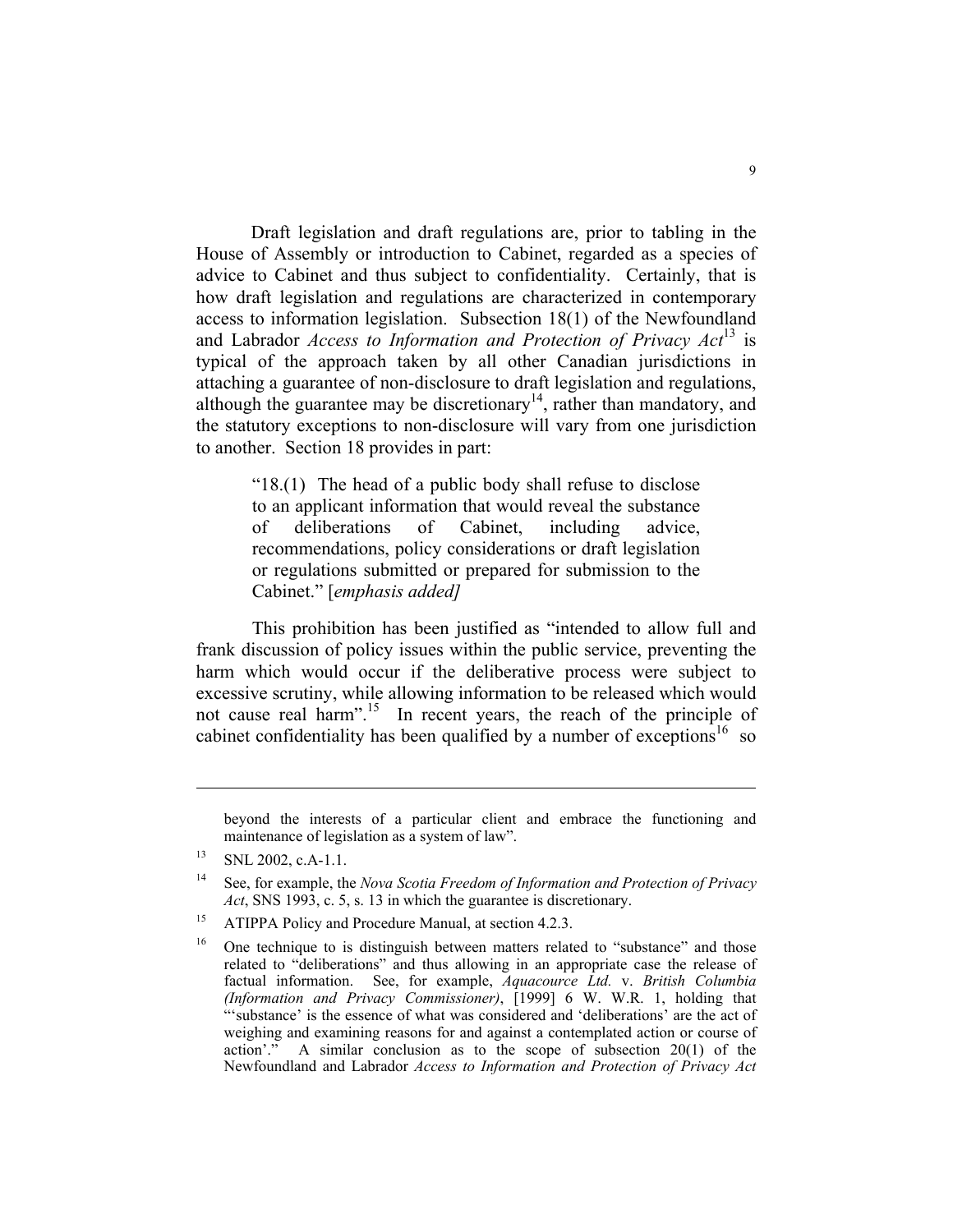that while cabinet secrecy remains an important and essential element of parliamentary democracy, "this secrecy should be extended only as far as is necessary to protect the ability of Cabinet to deliberate confidentially on sensitive matters."<sup>17</sup>

 However, notwithstanding the contraction of the range of circumstances justifying non-disclosure, draft legislation and regulations continue to be presumptively secret. The view persists that it would be inappropriate and contrary to the public interest to release legislation in draft form for purposes of review, prior to its introduction in the House of Assembly. And, as a consequence, the participation by third parties in the review of draft legislation continues to be exceptional.

 This then describes the essential elements of the pre-treaty drafting process from the perspective of our office and has controlled the participation of aboriginal groups in the formulation of legislative policy and the review of legislative proposals. Prior to the conclusion of the

was reached by the Information and Privacy Commissioner in Report 2005-005. At issue was the right of the applicant to access briefing notes prepared for the Minister of Labrador and Aboriginal Affairs.. In allowing limited disclosure, the Commissioner concluded "There is a clear understanding that advice or recommendations in the context of access to information legislation is directly associated with the policy-making process within government. It is entirely reasonable to assume that such a process would involve some form of deliberation meant to generate discussion and consideration and, ultimately, a decision. In the absence of these essential elements, I do not believe that [factual] information would invite the protection [at para. 40]". An alternative approach has shifted the focus from the type of information under review to an assessment of the impact of release. The test for determining whether the information requested falls within the purview of 'advice to Cabinet' has been stated by Mr. Justice Saunders in *O'Connor* v. *Nova Scotia* (2001), 209 D.L.R. (4th) 429: "Is it likely that the disclosure of the information would permit the reader to draw accurate inferences about Cabinet deliberations? If the question is answered in the affirmative, then the information is protected by the Cabinet confidentiality exemption…".

<sup>17</sup> See, for example the decision of Mr. Justice La Forest in *Carey* v. *Ontario*, [1986] 2 S.C.R. 637: "Cabinet documents like other evidence must be disclosed unless such disclosure would interfere with the public interest. The fact that such documents concern the decision-making process at the highest level of government cannot, however, be ignored. Courts must proceed with caution in having them produced. But the level of the decision-making process concerned is only one of many variables to be taken into account. The nature of the policy concerned and the particular contents of the documents are, I would have thought even more important."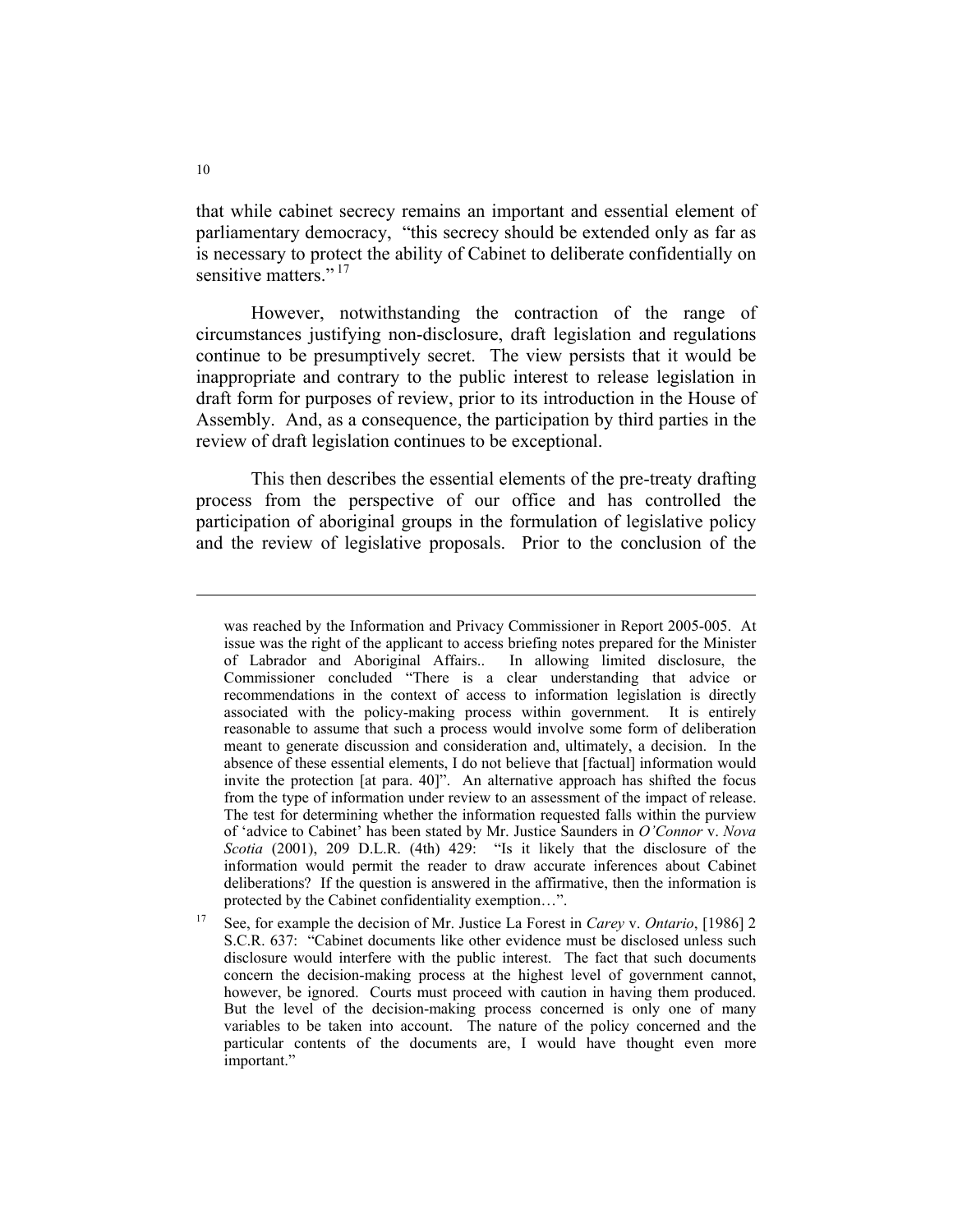treaty, the extent of the participation of any of the three recognized aboriginal communities in Newfoundland and Labrador in the drafting process — the Inuit, the Innu, and the Mi'kmaq — was fluid, depending upon factors such as the identity of the aboriginal group in question, the state of government's relations with that group and the substance of the legislative policy.

The pattern of consultation with the Labrador Innu and Inuit illustrates the nature of aboriginal participation. The provincial government has been engaged in comprehensive land claims negotiations with both the Innu and Inuit since the late 1970's and incident to those negotiations, it has been long-standing government policy to consult both the Innu and Inuit with respect to proposed developments in Labrador. This policy has been interpreted as mandating some degree of involvement in the development and preparation of legislation. Both the Innu and Inuit have been regularly consulted during the drafting process when it is anticipated that the proposed legislation will affect or is otherwise be related to matters under land claims negotiation and on occasion, either or both groups have been provided with copies of draft legislation for purposes of review and comment.. For example, both groups were provided with copies of draft legislation concerning the protection of endangered species since it was recognized by government that provisions of the legislation respecting the setting aside of habitat areas and other matters could well have an impact upon rights being negotiated in relation to land ownership and species management. The participation of the Innu and Inuit in policy development and review of draft legislation in this and similar instances can be seen as a derivative of the more general governmental policy respecting consultation with these two groups as an incident of ongoing comprehensive land claims negotiations.

 Outside the land claims process, the process of consultation has been less regularized, tending to occur on a relatively infrequent basis and only when proposed legislation of general application would have a particular impact upon an aboriginal community. For example, in 2005, the provincial government enacted the *Family Violence Protection Act18* which established a new civil remedy for victims of domestic violence.

SNL 2005, c.F-3.1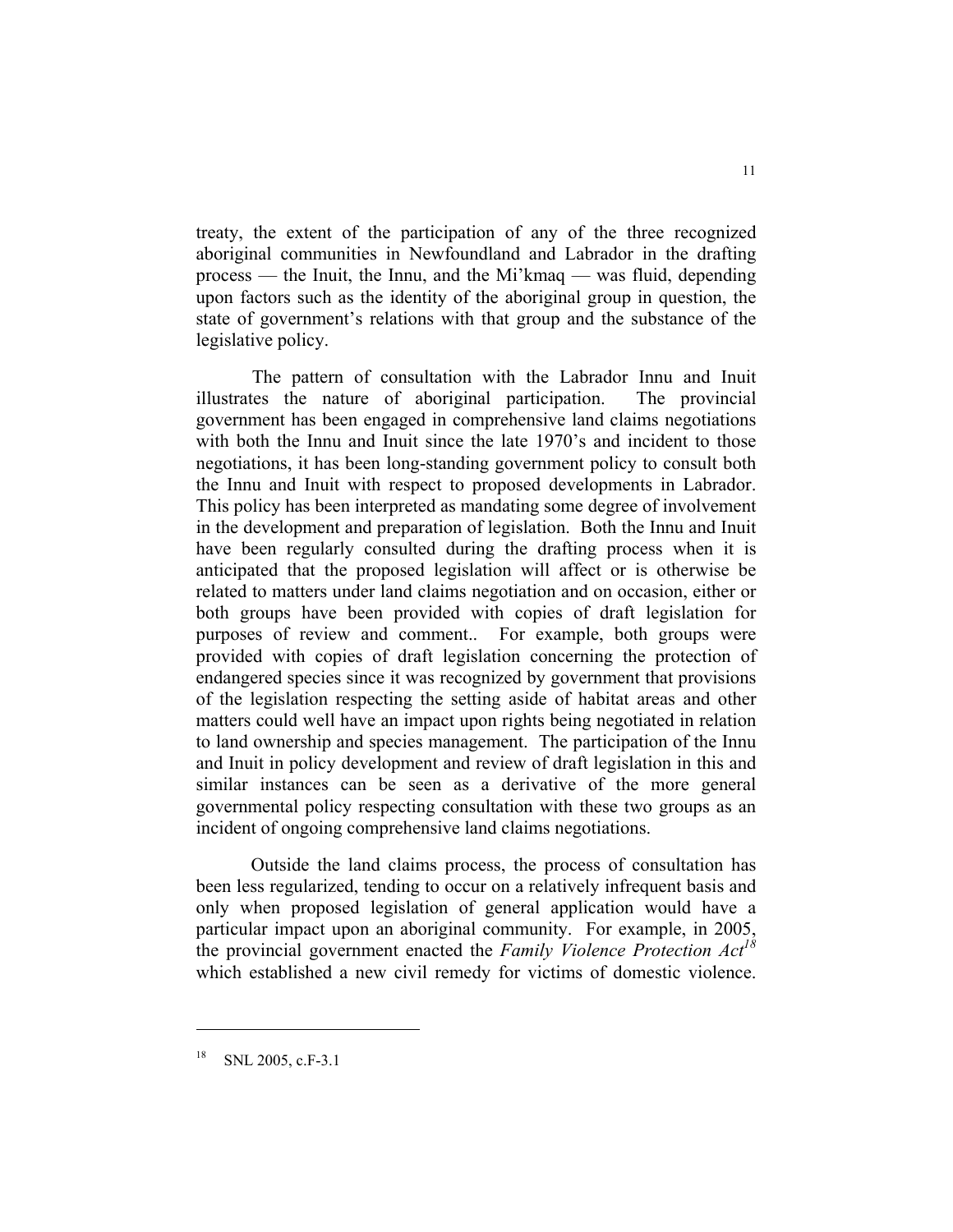The Innu, Inuit and Mi'kmaq were provided with a copy of the draft legislation by the Department of Labrador and Aboriginal Affairs on the basis that family violence had been identified as a particularly pressing problem in several of the aboriginal communities. It is also worth mentioning that the consultation has not been limited to the formulation of policy and the preparation of legislation but to its implementation within the various aboriginal communities.

 Finally, there has been one instance of aboriginal involvement in the drafting process in which the both the initial policy proposal and draft legislation were prepared and submitted to government by the aboriginal community. In 2000, the province passed a series of amendments to the *Liquor Control Act* designed to provide the five Inuit communities with certain powers in relation to the licensing of establishments, the creation of local alcohol committees and the control of possession and consumption of alcohol in the communities.<sup>19</sup> Although the amendments which were ultimately enacted were prepared by the Office of the Legislative Counsel and differed in form and content from the initial Inuit proposal, this does represent an interesting departure from what is, at least for Newfoundland and Labrador, the conventional drafting process, initiated and controlled by government. And in this respect, the regulations establishing a local alcohol committee in one of the Inuit communities were developed as a result of co-operative process involving the community, the Departments of Finance and Labrador and Aboriginal Affairs and the Office of Legislative Counsel in which draft regulations were circulated among the parties for review, comment and revision.

## **Inuit Self Government and the Labrador Inuit Land Claims Agreement**

 The ratification of the Labrador Inuit Land Claims Agreement was the culmination of a tripartite land claim negotiation between the Labrador Inuit, Canada and the province that commenced in 1978. The treaty represents the settlement of the last outstanding Inuit claim in Canada and the negotiation of the first modern comprehensive land claims agreement in Atlantic Canada. It is intended to establish a new relationship,

RSNL 1990, c.L-18, ss. 128 - 134.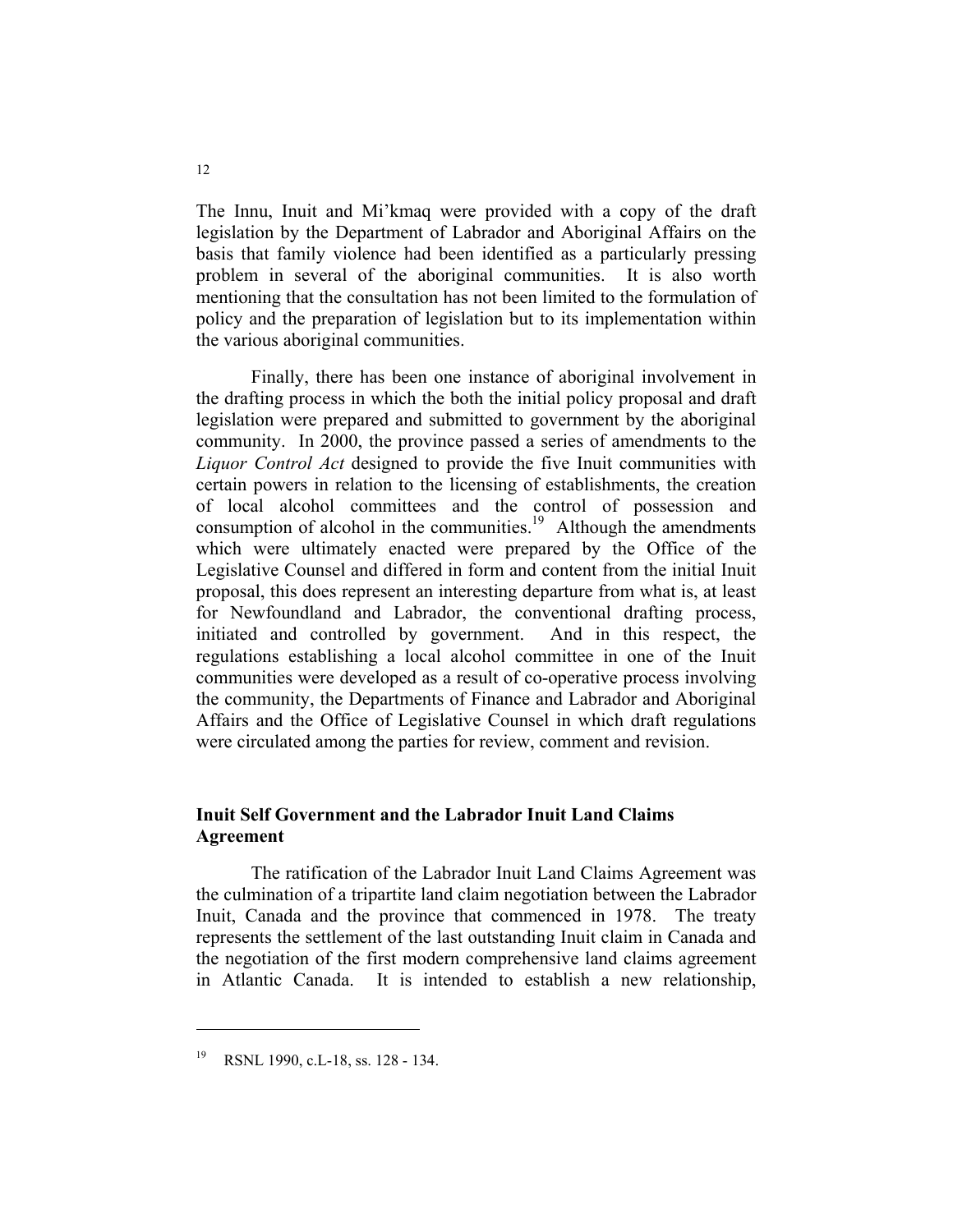characterized by equality, partnership and co-operation, between the Inuit and non-aboriginal residents of Labrador and between the Inuit and the governments of Canada and the province. The treaty exhaustively defines the rights of the Labrador Inuit which are confirmed and protected by section 35 of the *Constitution Act, 1982*. It is a complex document, prescribing a new legal regime of land ownership and management, resource and revenue sharing, financial administration and, most importantly for purposes of this presentation, Inuit self-government.

 Briefly, the treaty creates two categories of lands: the Labrador Inuit Settlement consisting of approximately 28,000 square miles of land and 18,000 square miles of ocean extending to the limit of the territorial sea; and within the Settlement Area, a special category of lands referred to as Labrador Inuit Lands which comprise approximately 6100 square miles. Surface title to Labrador Inuit Lands is vested in the Labrador Inuit, which surface title extends to a 25% interest in subsurface resources and exclusive ownership of carving stone and quarry materials.

 Self-governing authority in relation to both Labrador Inuit Lands and the approximately 5300 beneficiaries is divided between two levels of government: the Nunatsiavut Government, which will be the regional government and five Inuit Community Governments. The structure of the Nunatsiavut Government is prescribed by the Inuit constitution and will consist of a President, Executive Council, Assembly and political, social, cultural institutions created by the Assembly. The President and members of the Assembly are elected by Inuit to four-year terms. Members of the Assembly will represent seven Inuit constituencies (the five Inuit Communities, Upper Lake Melville and Inuit resident elsewhere in Canada) and from these members, the President will appoint a First Minister who will in turn appoint members of the Assembly to an Executive Council. The division of responsibility and authority as between the Assembly and the Executive Council is similar to that between a provincial legislature and cabinet. Local government will be administered by five Inuit Community Governments headed by an AngajukKak. The AngajukKak will be elected by Inuit only; the remaining members of each community council will be elected by residents of the community. The AnjajukKak will represent his or her community in the regional Assembly.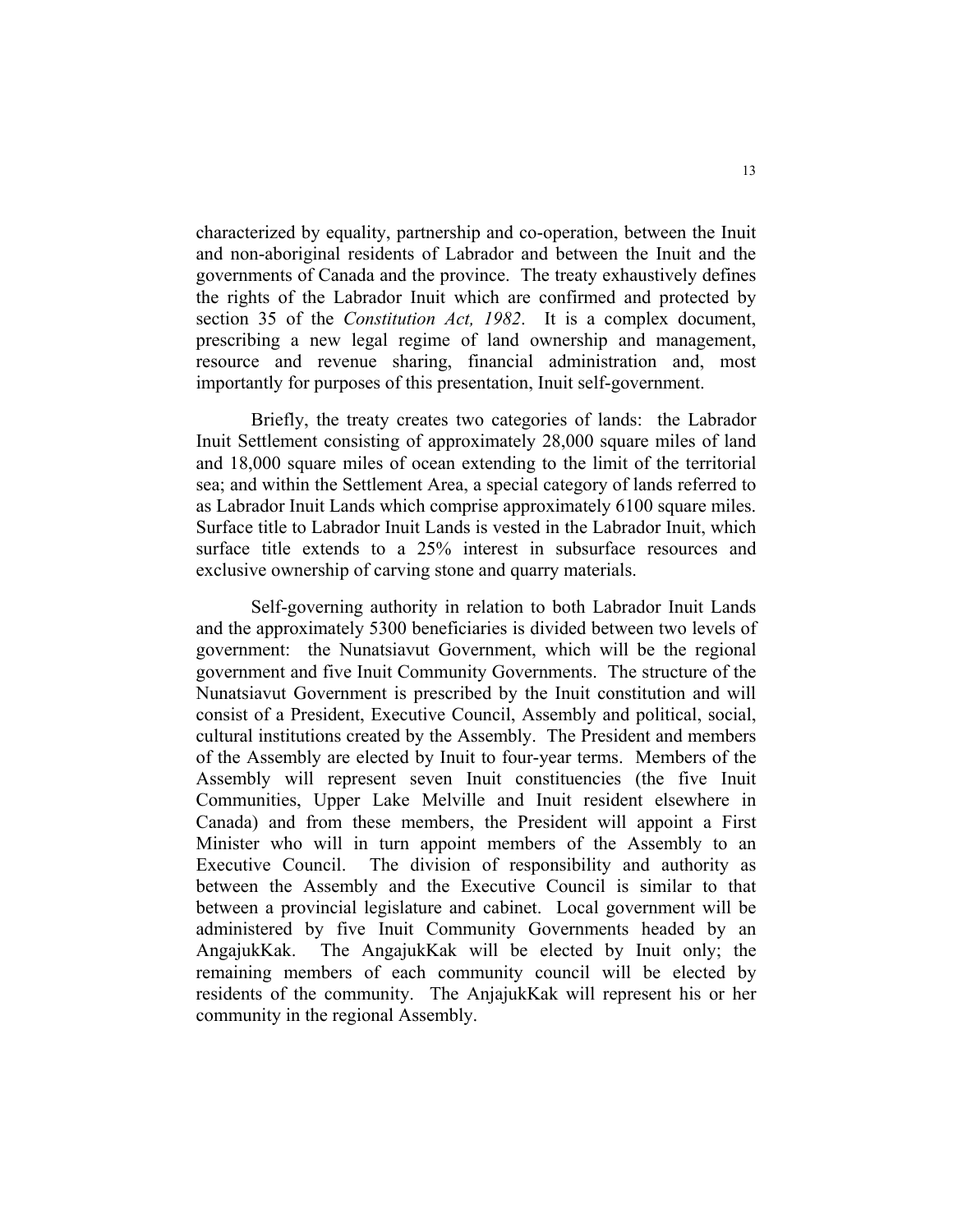The Nunatsiavut Government enjoys law-making authority over the establishment and management of its own governmental institutions and in relation to those matters which are vital to the day to day life of Inuit residents in Labrador Inuit Lands and to the maintenance of Inuit society: culture and language, health, education, family relations (including adoption, the solemnization of marriage and child protection), income support, housing, child, youth and family services, wills, estates and the descent of property, regulation of intoxicants, the administration of justice (including the establishment of courts, correctional services and enforcement agencies), the imposition of direct taxes and the establishment of a penalty structure in support of these laws. In addition, as an incident of Inuit ownership of Labrador Inuit Lands, the Nunatsiavut Government will also exercise self-government jurisdiction over the management of those lands, including the legal regime for the administration and control, alienation and issuance of rights, access by non-Inuit and the imposition of fees, charges and rents. Land-based lawmaking authority will extend to the management of wildlife and forestry resources, the establishment of protected areas, the selection and registration of place names, land-use planning, archaeological activity and environmental assessment. The Inuit Community Governments, which will replace the existing municipal governments, are vested with by-law making authority equivalent to that exercised by municipalities in the province. Inuit laws will be drafted in both Inuktitut and English and the Nunatsiavut Government is required by Part 17.5 of the treaty to maintain a registry of laws, including community by-laws and customary laws, and to make copies of those laws available to both Canada and the Province.

 This brief summary does not exhaustively describe the contents of the treaty. There are a number of chapters dealing with matters within federal jurisdiction, such as ocean management and fisheries, as well as other chapters respecting financial matters and dispute resolution. However, I have spent some time enumerating the primary heads of Inuit law-making authority since it these types of powers which constitute the main body of Inuit self-government. And since these powers are roughly equivalent to those which are exercised by provincial governments, it is this aspect of self-government which is likely to have the greatest impact upon the provincial legislative process.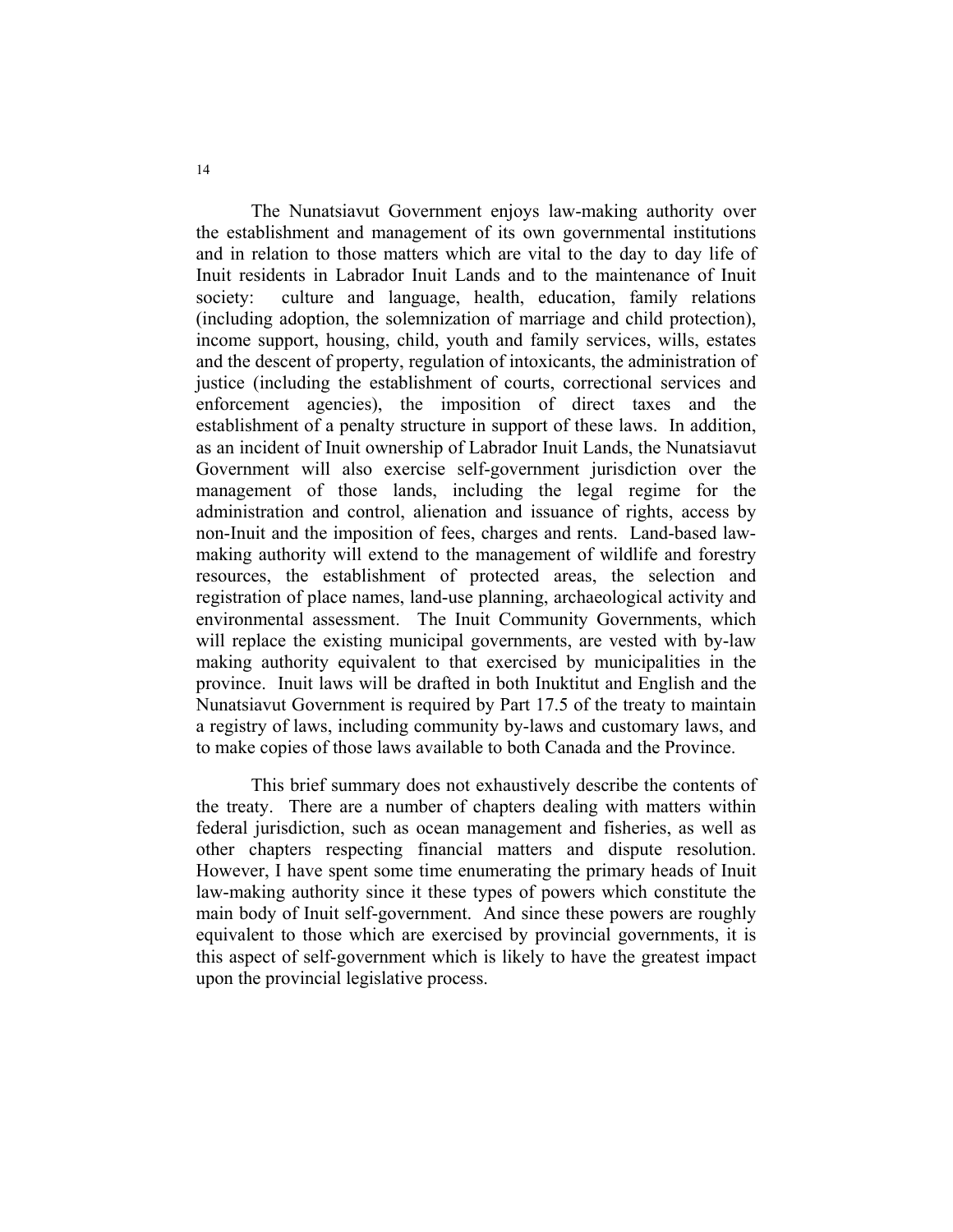## **The Interaction of Inuit and Non-Inuit Laws**

 I believe that the conclusion of the treaty and the recognition of Inuit self-government will have important implications for the content of provincial laws both in themselves and in interaction with Inuit laws and for the structure and operation of the drafting process although these implications cannot as yet be fully appreciated. The principal consequences of the treaty are:

- The requirement to enact ratification legislation and to amend existing provincial laws to ensure compliance with the treaty
- Substantive harmonization of Inuit laws with provincial laws in specific fields
- Development of drafting guidelines and conventions applicable to provincial and Inuit laws in areas of substantive harmonization
- Development of a regularized framework of bilateral consultation between the province and the Inuit throughout all stages of the drafting process

These consequences are inextricably interrelated and are derived from the relationship between Inuit laws and federal and provincial laws that is established by the treaty. This relationship is relatively complex. The treaty contemplates the continued application of federal and provincial laws to the Inuit in Labrador Inuit Lands, notwithstanding the recognition of Inuit self-government. The mandated co-existence of federal and provincial laws with Inuit Laws is subject to subject to specific qualifications, the most important of which is the preclusion of the application of provincial land laws in whole or in part from the administration of Labrador Inuit Lands<sup>20</sup>.

<sup>20</sup> See, for example, section 4.4.17 which provides "The *Mineral Act* and the *Quarry Materials Act* do not apply to Specified Materials in Specified Material Lands". See also section 4.4.12 which contains an inventory of provincial laws which will not apply to Labrador Inuit Lands.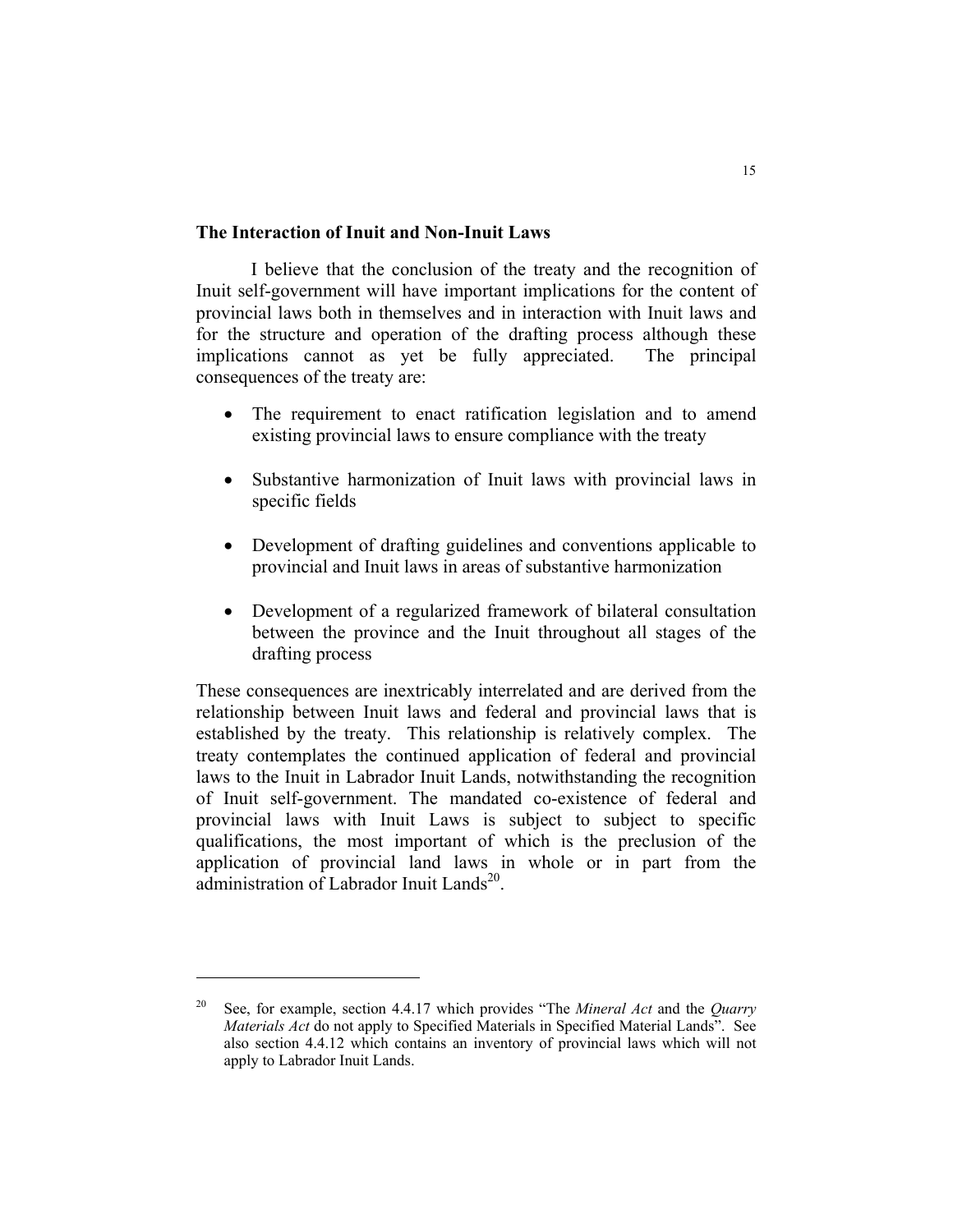However, the ouster of federal or provincial laws is the exception rather than the rule and the treaty is characterized by a pervading emphasis upon concurrency in the operation of Inuit and non-Inuit laws. Inevitably, the exercise of concurrent powers will create the possibility of conflict. To minimize this occurrence, 'conflict' is defined in extremely narrow terms as 'actual conflict in operation' but nevertheless it is to be anticipated that there will be instances in which it will be impossible to comply with both applicable laws.

The solution adopted in the treaty for the resolution of such conflicts is, generally, the application of the doctrine of paramountcy. The selection of the paramount jurisdiction is variable, rather than uniform, contingent upon the type of jurisdiction at issue. For example, Inuit laws respecting matters considered integral to Inuit identity, such as language and culture and archaeological artifacts and activities on Inuit lands, and social relations, such as family-related matters, will normally prevail over conflicting provincial laws. Conversely, with respect to matters in which there is a strong interest in the maintenance of universal public health and safety standards, such as public health and environmental assessment, or in ensuring parity between Inuit and non-Inuit with respect to rights to social programmes, such as income support and dependent's relief, paramountcy will normally be resolved in favour of provincial jurisdiction.

 In its reliance upon the doctrine of paramountcy as the solution to conflicts, the treaty particularizes the more general constitutional doctrine which has been developed and applied to resolve conflicts arising from the interaction of federal and provincial laws in functionally or legally concurrent fields of authority. However, the availability of paramountcy as a technique of conflict-resolution depends conceptually upon an identification of the legal regime with a stronger or more compelling interest in the subject-matter of the dispute. With respect to those matters in which the provincial and Inuit interests are presumed to be of equivalent force, conflicts are to be avoided by the enactment of uniform or parallel laws.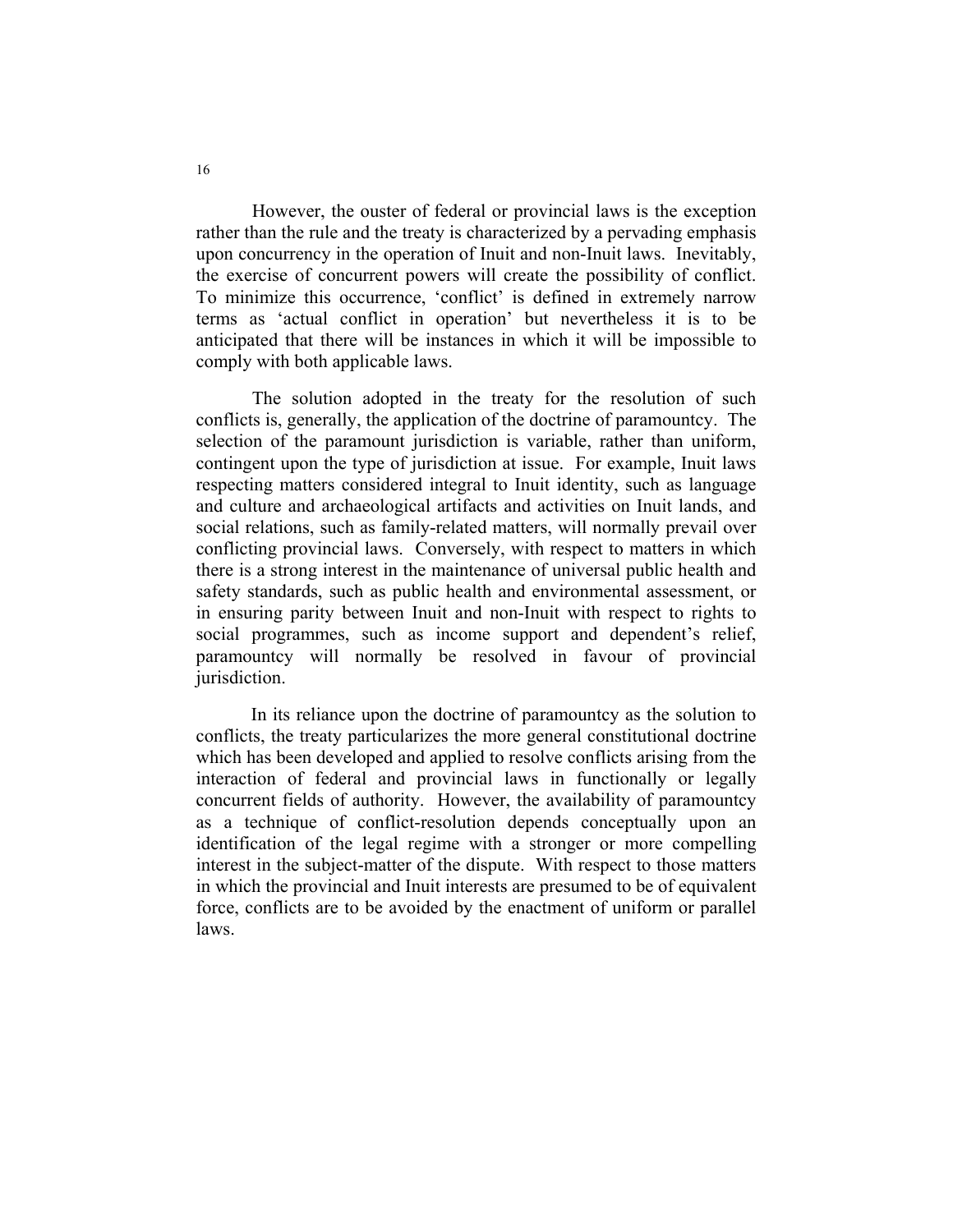#### **The Impact of the Treaty upon the Legislative Process**

#### **(a) The Enactment and Amendment of Provincial Law**

The most immediate impact of the treaty has been felt in the requirement to enact new provincial law and to amend existing provincial law. The treaty has necessitated the enactment of ratification legislation. The requirement to enact ratification legislation flows from section 22.8.2 of the treaty which prescribes the minimum content of the ratification legislation as including a statement of the paramount status of the treaty over inconsistent or conflicting provincial law and a statement of the paramount status of ratification legislation over inconsistent or conflicting provincial law. In compliance with these provisions, in 2004 the province enacted the *Labrador Inuit Land Claims Agreement Act*<sup>21</sup> which consists of two parts — Part I which addresses the legal status of the treaty and related matters and Part II which contains an inventory of consequential amendments — and the treaty itself, which is appended as a Schedule.

The consequential amendments to provincial laws which are effected by Part II of the ratification legislation are somewhat atypical in form. Instead of the normal pattern of specific and targeted revisions to various provisions in the affected enactments, the drafter elected to identify and enumerate 54 provincial laws, each of which are amended by the inclusion of a general statement as to the interaction of the statute and the ratification legislation which is in the following form:

"This Act and regulations made under this Act shall be read and applied in conjunction with the *Labrador Inuit Land Claims Agreement Act* and where a provision of this Act or regulations made under this Act is inconsistent or conflicts with a provision, term or condition of the *Labrador Inuit Land Claims Agreement Act*, the provision, term or condition of the *Labrador Inuit Land Claims Agreement*  Act shall have precedence over the provision of this Act."

This drafting technique was employed for several reasons. First, it was concluded that the usual approach of an itemized listing of individual

SNL 2004, c. L-3.1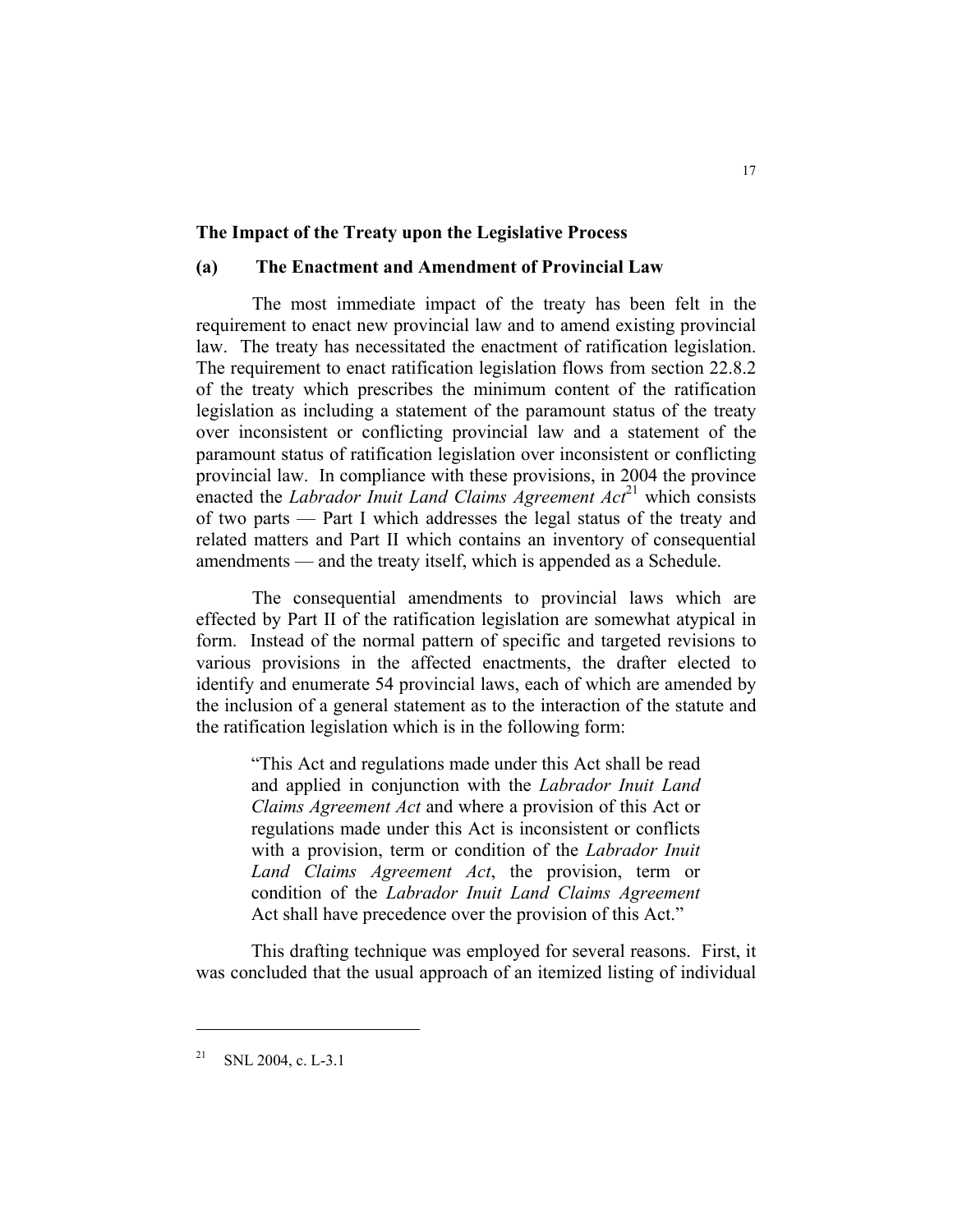provisions to be amended carried with it a high degree of risk that certain inconsistencies or conflicts with the ratification legislation might be overlooked. Secondly, it was felt that it would be impossible to identify or predict all future possible situations of conflict or inconsistency. Finally, from a philosophical perspective, the inclusion of the general amending provision was regarded as sending an important signal to each responsible department to engage in a continual process of internal review to ensure conformity with the treaty. In addition, as a result of specific undertakings given to the Inuit by the province, more specific amendments to the *Human Rights Code*22 and the *Canada-Newfoundland and Labrador*  Atlantic Accord Implementation Newfoundland and Labrador Act<sup>23</sup> have been passed.

 The impact of the treaty upon provincial law has not been confined to the content of that law. There has as well been a demonstrated willingness to forego reliance on cabinet secrecy and to involve the Inuit in the review of draft legislation. With respect to the text of ratification legislation, consultation on draft language occurred as a result of a specific provision in the agreement itself<sup>24</sup>. However, even in the absence of a specific direction in the treaty, the province has evidenced its endorsement of Inuit involvement in the review of drafting. For example, the Inuit were supplied with a copy of the draft amendments to the *Human Rights Code* and the *Canada-Newfoundland and Labrador Atlantic Accord Implementation Newfoundland and Labrador Act* referred to previously. The purpose of providing a copy of draft text in these cases was not only to ensure substantive consistency with the treaty but also to ensure congruence between the treaty and proposed amendment at the level of terminology and form.

<sup>&</sup>lt;sup>22</sup> RSNL 1990, c. H-14. The provision in question provided for the priority of Inuit hiring and contracting preferences set out in the Voisey's Bay Inuit Impact and Benefits Agreement, notwithstanding the Act's guarantee of equality in employment practices.

<sup>&</sup>lt;sup>23</sup> RSNL 1990, c. C-2. Section 4 of this Act was amended by the addition of subsection (2) confirming the paramountcy of the *Labrador Inuit Land Claims Agreement* Act over the Act notwithstanding subsection (1) of the Act which provided for its paramountcy over other provincial statutes.

<sup>&</sup>lt;sup>24</sup> Section 22.8.3 of the treaty provides: "The Legislation referred to in subsections 22.8.1(b) and 22.8.2(c) [federal and provincial ratification legislation] shall be prepared in Consultation with Labrador Inuit Association."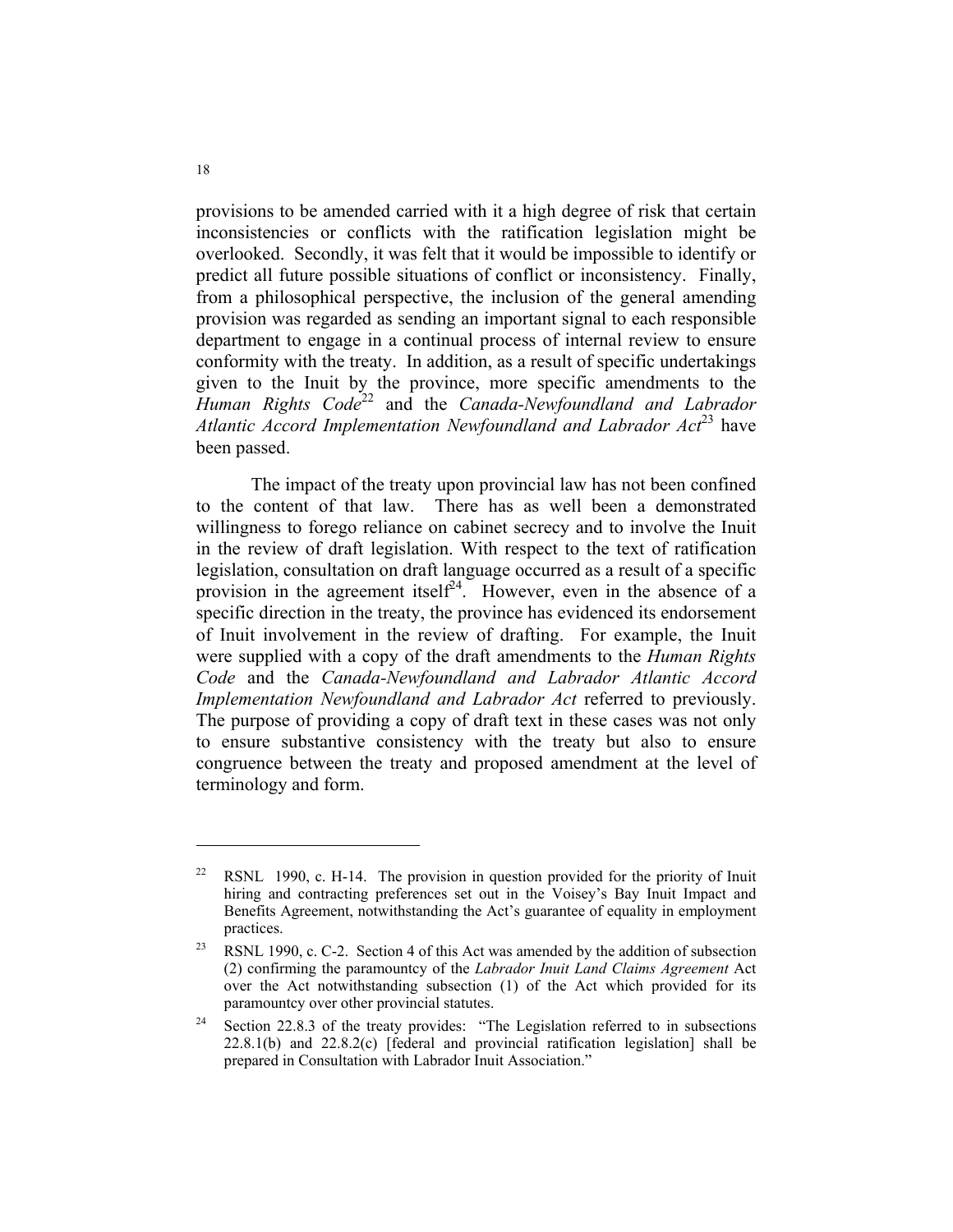The enactment of new provincial law and the amendment of existing provincial law has been the more predictable and perhaps less interesting aspect of the treaty. After all, the comparison of draft provincial law with the provisions of a treaty to ensure compliance is essentially a species of the normal exercise of constitutional review which is regularly conducted by the drafter. What may be a more interesting, if only because more novel, consequence of the treaty consists in the interaction of provincial and Inuit laws.

#### **(b) Substantive Harmonization of Inuit and Provincial Laws**

 With respect to the interaction of Inuit and provincial law, it is likely that the treaty will be a force in favour of harmonization and initially this influence will be experienced as the harmonization of Inuit laws with provincial laws, rather than the converse. From a substantive perspective, the tendency toward harmonization may not appear at first glance to be immediately self-evident. After all, one of the purposes of the treaty is to establish an Inuit Government, which, if not a third order of government, is certainly envisaged as a relatively autonomous agency, with a defined sphere of authority that is confirmed and protected by section 35 of the *Constitution Act, 1982*. The establishment of selfgovernment might be viewed as mandating normative diversity and cultural distinctiveness in the content of aboriginal laws since as the Uniform Law Conference has noted in this context, "…Aboriginal jurisdiction is not just a question of who gets to make the laws; it includes an assumption that if Aboriginal peoples make their own laws, the laws will both derive from and reinforce Aboriginal culture and identity. It would make no sense, then, for Aboriginal peoples to simply pass the laws that have been passed up until now by non-Aboriginal governments".<sup>25</sup> Certainly in several key areas, most particularly the management and administration of Labrador Inuit Lands and the management of allocations of wildlife and plant resources, the regime established by the treaty is one of either exclusive or principal Inuit control. Diversity in the sense of uniqueness is also characteristic of the grant of law-making authority in

<sup>25</sup> Uniform Law conference of Canada, Civil Section "The Role of the Uniform Law Conference in Relation to Aboriginal Laws", Yellowknife, August 18 -22, 2002.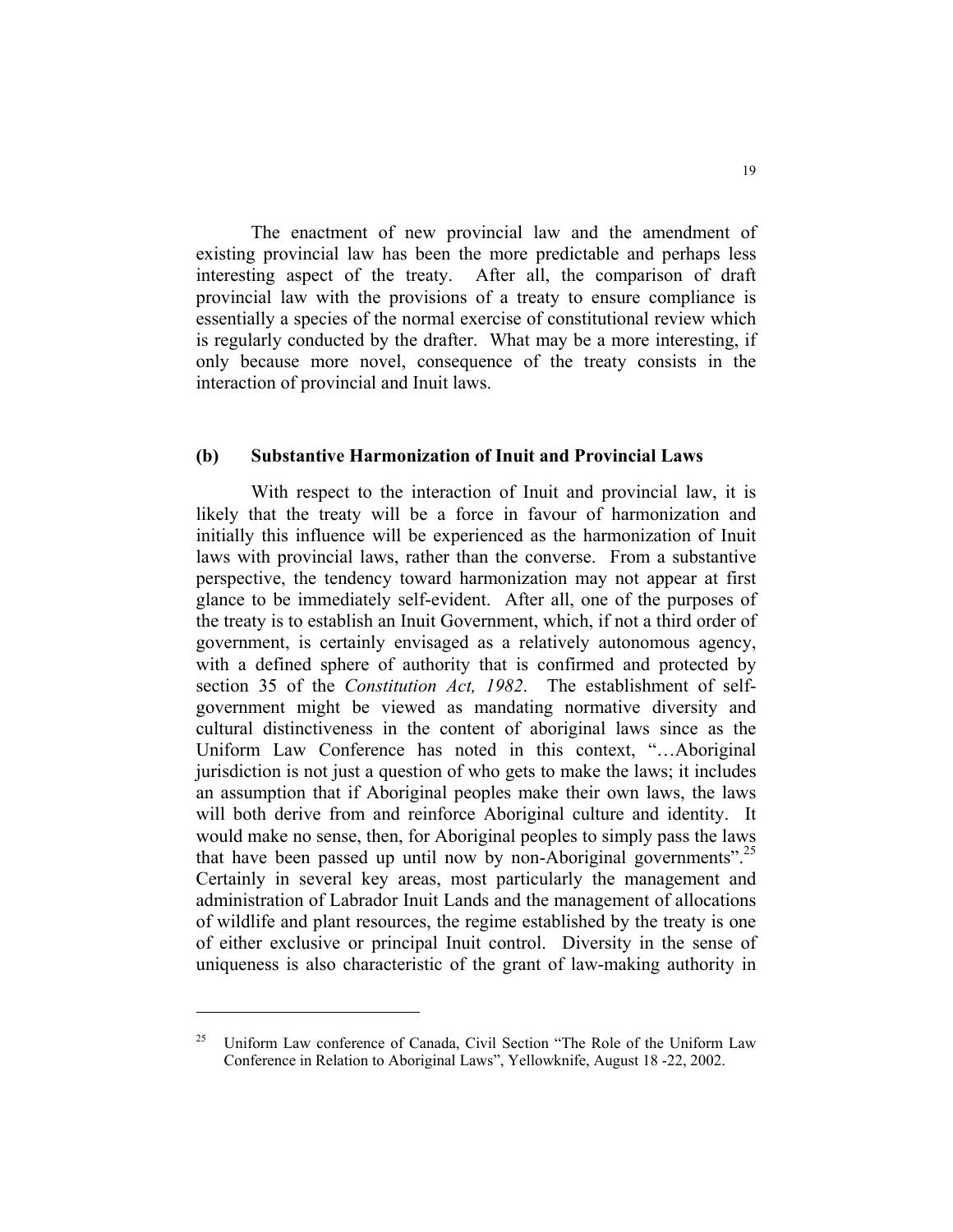relation to the institutions of Inuit government and the protection of cultural and linguistic matters which are unique or particular to Inuit traditions and society.

 At the same time, however, there are numerous instances in which Inuit and provincial laws will function concurrently and simultaneously in respect of the same subject matter, a phenomenon militating in favour of harmonization. The type of harmonization envisaged is not tantamount to uniformity but rather denotes a compatibility which is in certain respects conceptually analogous to the harmonization of federal legislation with the civil law of Quebec. As noted by the Department of Justice *Policy on Legislative Bijuralism* (1995):

"It is imperative that the four Canadian legal audiences (Francophone civil law lawyers, francophone common law lawyers, Anglophone civil law lawyers and Anglophone common law lawyers) may, on the one hand read federal statutes and regulations in the official language of their choice and, on the other, be able to find in them terminology and wording that are respectful of the concepts, notions and institutions proper to the legal system (civil law or common law) of their province or territory)."

That harmonization in this sense does not simply refer to a question of terminology but also embraces the substance of laws is made clear by the 1999 federal *Cabinet Directive on Law-Making* which in relation to bijural and bilingual drafting has been interpreted as embodying the requirement that "each of the two versions of every statute or regulation equally reflect the terminology, concepts, notions and institutions of Canada's two private law systems so that everyone can find, in the official language of his or her choice, wording that is respectful of the legal system in force in his or her province or territory"  $26$  While bijuralism in this context is not an explicit constitutional requirement in contrast to the constitutional obligation relating to bilingualism<sup>27</sup>, as one

<sup>&</sup>lt;sup>26</sup> A. Morel, "Drafting Bilingual Statutes Harmonized with the Civil Law", Department of Justice Canada, 1997, at 2.

<sup>27</sup> Section 133 of the *Constitution Act, 1867* requires that Parliament use both official languages in all enactments, a directive which is reiterated in section 6 of the *Official Languages Act*, RSC 1985, c. 31. Section 18 of the *Canadian Charter of Rights and Freedoms* (Part I of the *Constitution Act, 1982*, constituting Schedule B of the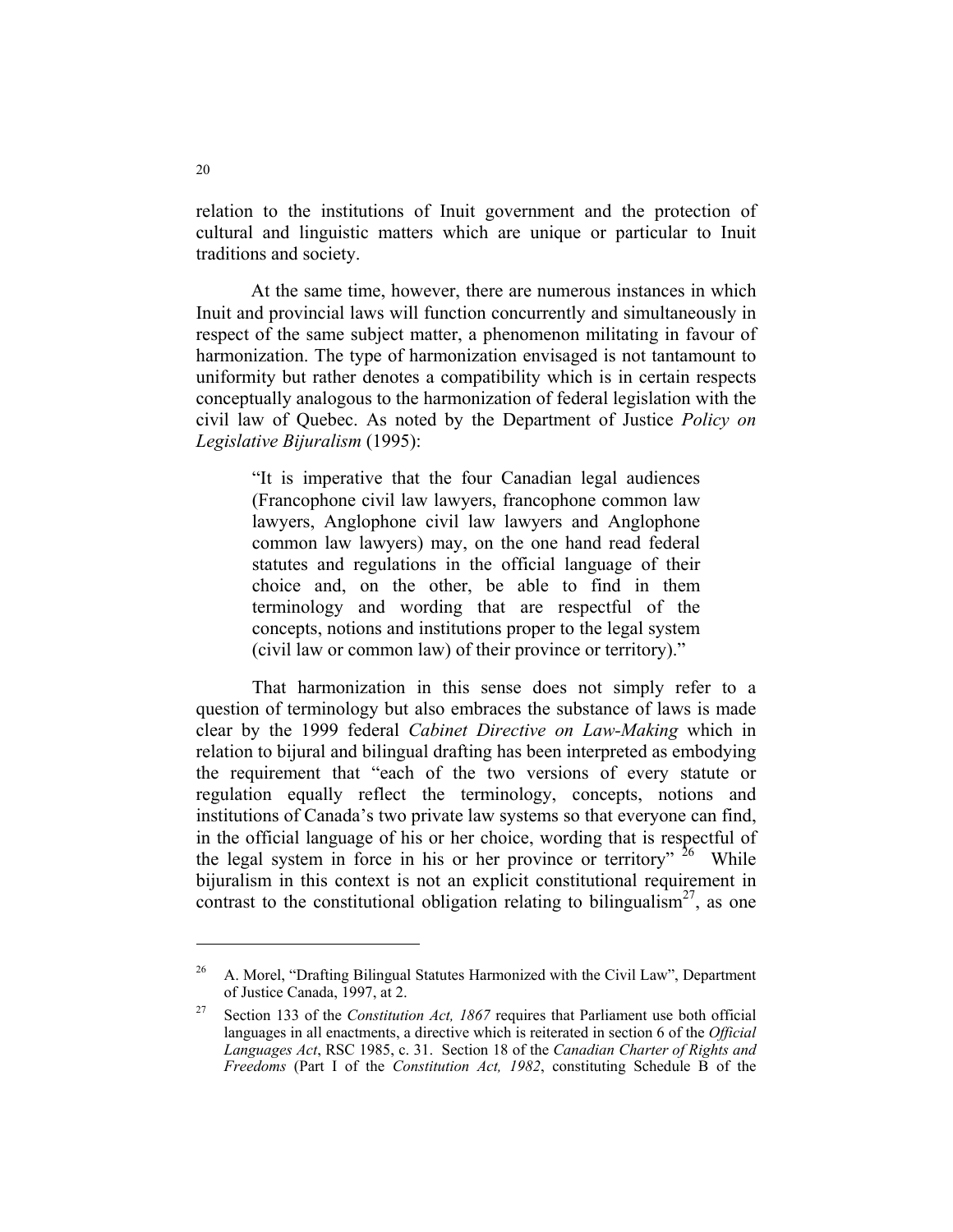commentator has noted it is certainly taken into account by Parliament "when it sets out standards, the application of which intersects with provincial private law".28 Simply put, "the goal of legislative bijuralism is to ensure respect for the essence of each legal tradition in both language versions of the Act". $^{29}$ 

 The analogy between the legal regime created by the Labrador Inuit Land Claims Agreement and the bijural nature of the Canadian legal regime is admittedly not a perfect one. An aboriginal government is not legally equivalent to the federal or provincial governments. However, the justifications which have been advanced in support of substantive harmonization in a bijural state may be even more imperative in the context of the exercise of treaty jurisdiction by an aboriginal government. Since treaty rights, including self-governing capacity, are constitutionally protected, it is at least arguable that it is the obligation of both provincial and federal governments not only to respect the language of the treaty but to attempt in their respective legislative processes to ensure the compatibility of federal and provincial law with Inuit law. Otherwise, given the operation of the treaty's conflict resolution rules, the objectives of self-government and autonomy could be significantly undermined. Preservation of treaty rights in the context of self-government is even more pressing, obviously, in the context of provincial law, given the wide range of Inuit law-making authority and the high degree of concurrency between that authority and provincial legislative powers. In short, the treaty may be regarded as an instrument of reconciliation intended to establish a new and cooperative relationship between the Inuit and the province in a specific territory in the province. Consistent with this overriding objective, harmonization of provincial and Inuit laws is both desirable and inevitable.

*Canada Act, 1982*, RSC 1985, App. II, No. 44) also provides that both linguistic versions of a statute are equally authoritative.

<sup>&</sup>lt;sup>28</sup> L. Levert "Harmonization and Dissonance: language and Law in Canada and Europe — The Cohabitation of Bilingualism and Bijuralism in Federal Legislation in Canada: Myth or Reality?" in *The Harmonization of Federal Legislation with the Civil Law in the Province of Quebec and Canadian Bijuralism (2nd)*, Department of Justice Canada, 2001, at 5.

Marie-Claude Gaudreault, "Legislative Bijuralism: Its Foundations and its Application", Department of Justice Canada 2006,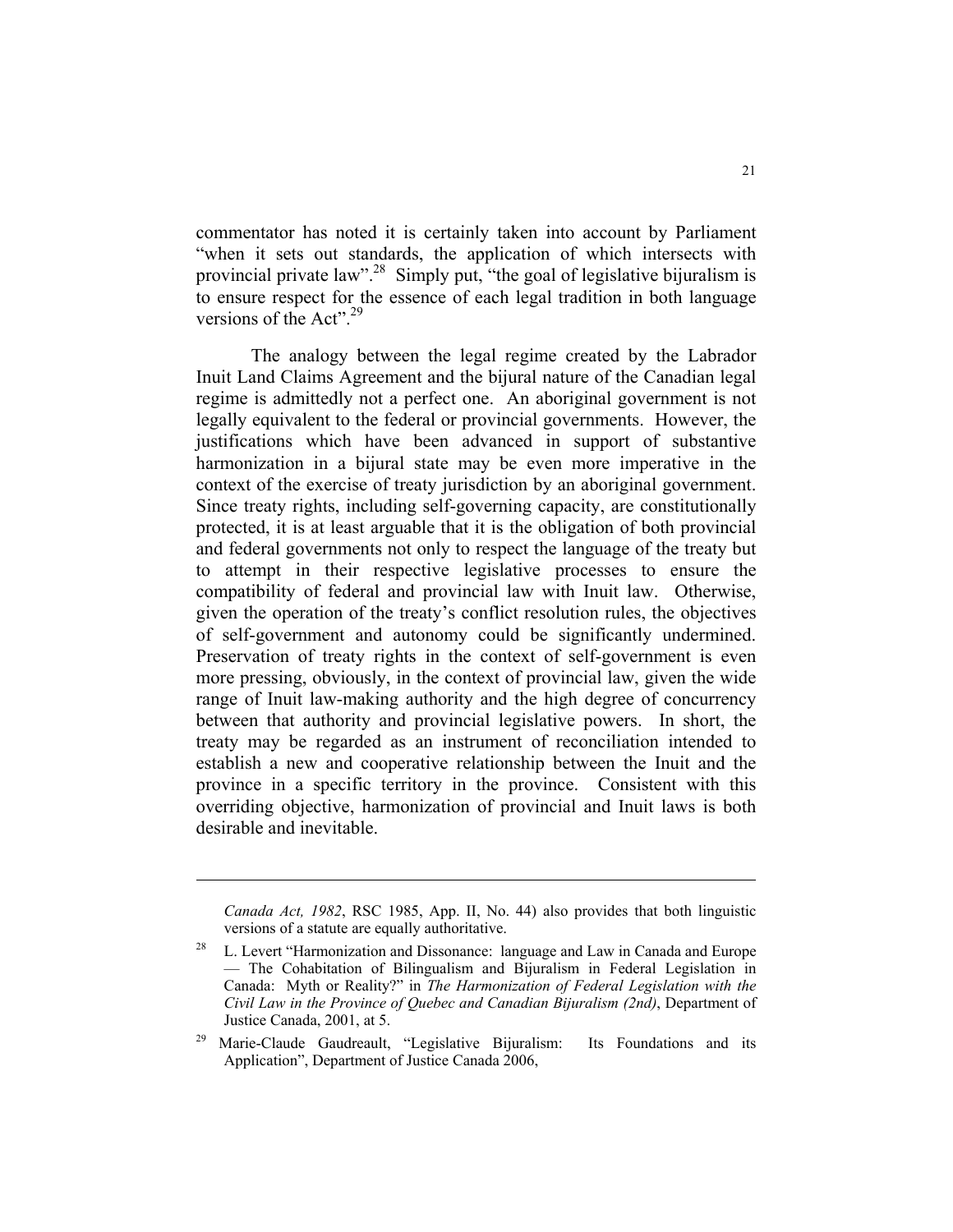The treaty establishes two mechanisms to promote harmonization: the requirement for Inuit law to comply with provincial standards; the requirement for both the province and the Inuit to enact uniform or parallel laws.

#### **1. Compliance of Inuit Laws with Provincial Standards**

 The harmonization of Inuit and provincial laws contemplated by the treaty is the type of harmonization described by the Uniform Law Conference in which "The objective is to achieve the same result from either language version of the law and there is a recognition that that result may flow from formulations of words that are not exactly the same. This focus on outcome provides equal respect to both languages by privileging neither specific version."30

The approach to harmonization described in the preceding passage is clearly directed by specific provisions of the Inuit treaty and lends support to the conclusion that one substantive impact of the treaty will be a certain convergence between provincial law and Inuit law from the perspective of content. In other words, the operation of the treaty itself will be such as to demand substantive harmonization in defined areas. Explicit examples of this species of substantive harmonization are provided by the various provisions of the treaty which require, as a precondition to the validity of Inuit laws, compliance with standards which are comparable to those contained in provincial laws.

 This requirement is formulated in a number of ways throughout the treaty but is most characteristic of the self-government powers contained in Chapter 17 which addresses the authority of both the Nunatsiavut Government and the Inuit Community Governments in relation to Inuit and other residents of the territory, business and social relations and governing institutions. A few examples will suffice to illustrate this process of harmonization. For example, section 17.10.1 of the Agreement authorizes the Nunatsiavut Government to make laws in relation to the issuance, suspension and renewal of liquor licences in Labrador Inuit Lands and the Inuit communities. However, law-making authority in this

Supra at note 25.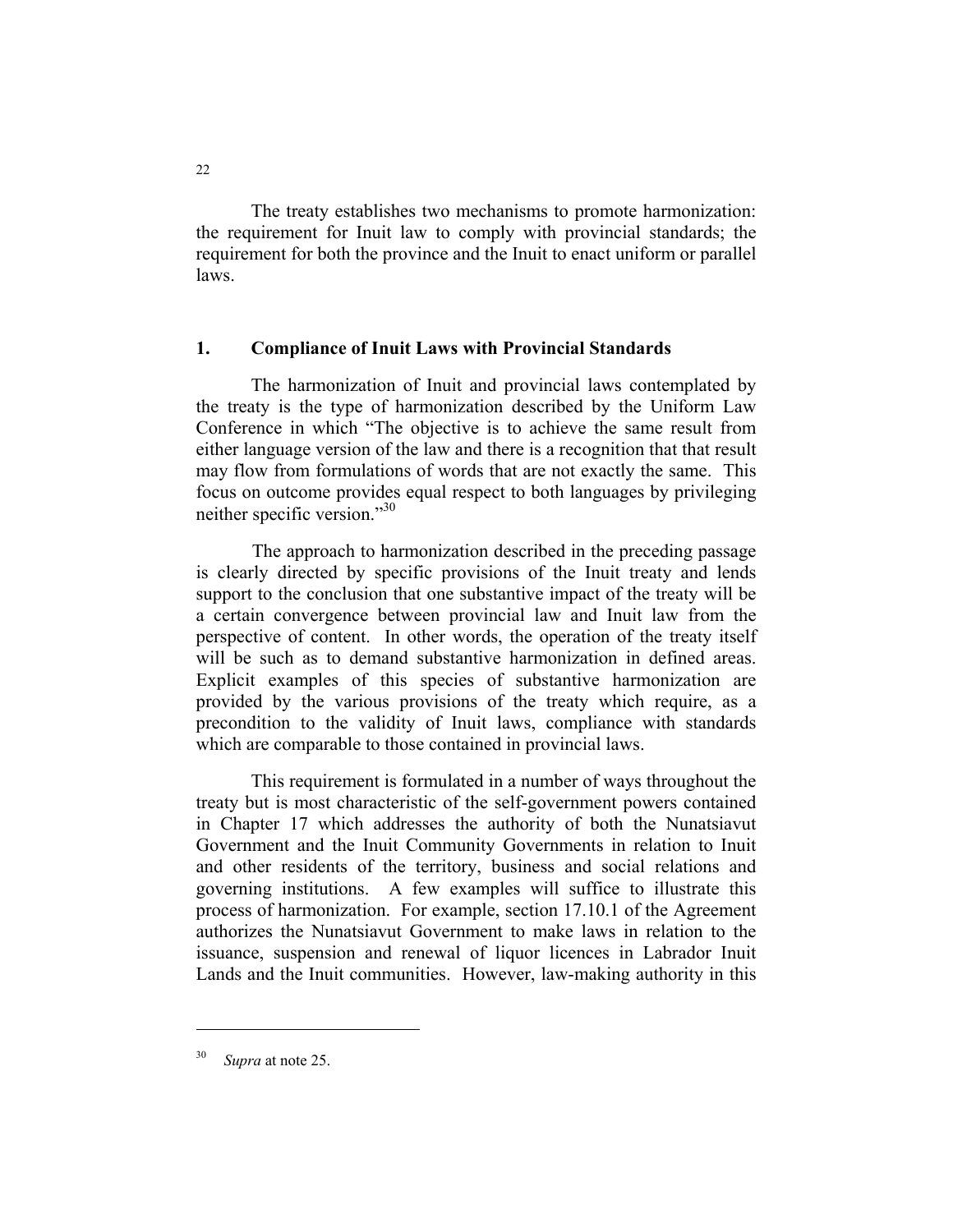respect is not unfettered but is subject to the qualification contained in section 17.10.2 which requires that such Inuit laws "contain criteria that are comparable to the criteria applied to the issuance, suspension, cancellation, refusal and renewal of the classes of Alcoholic Beverage licences referred to in section 17.10.1 by the board of the Newfoundland and Labrador Liquor Corporation under the *Liquor Control Act*."

 Similarly in the fields of both health, and primary, elementary and secondary education, Inuit laws must require that professionals delivering services are licensed in accordance with provincial laws and that, at least in respect of certain matters, that Inuit laws incorporate standards equivalent to those contained in provincial laws. Accordingly, while under section 17.13.1, the Nunatsiavut Government will enjoy a fairly expansive authority in relation to health which extends to services, facilities, professional qualifications and administrative boards and agencies, the exercise of this power is subject to two significant limitations. First, Inuit health laws must ensure that health care professionals are licenced by the Province and that immunization and reporting of communicable diseases continue to be governed by provincial law. Secondly, any health care facilities that are established under Inuit Law must conform substantially to design and program standards applicable to health care facilities in communities of similar size and circumstance in the province. A similar qualification pertains to the exercise of law-making authority in relation to education. Inuit laws must ensure the transferability of students between Inuit school systems and the provincial system, a qualification which implicitly requires a degree of uniformity in curricula and testing design.

 The need for Inuit law to comply with provincial standards in these and analogous areas may be justified on several bases. First, Inuit continue to be residents of the province and are entitled to demand the same level of rights and social protections as are afforded to non-Inuit residents. This justification is clearly evident in those provisions respecting familial relations. Thus for example, while section 17.18.2 vests the Nunatsiavut Government with considerable latitude to make laws respecting the rights and obligations of family members and dependents in relation to support, marital property and domestic contracts, such laws must satisfy section 17.18.3 which requires that such Inuit laws "accord right to and provide for the protection of spouses, cohabiting partners, children, parents, vulnerable family members and individuals defined as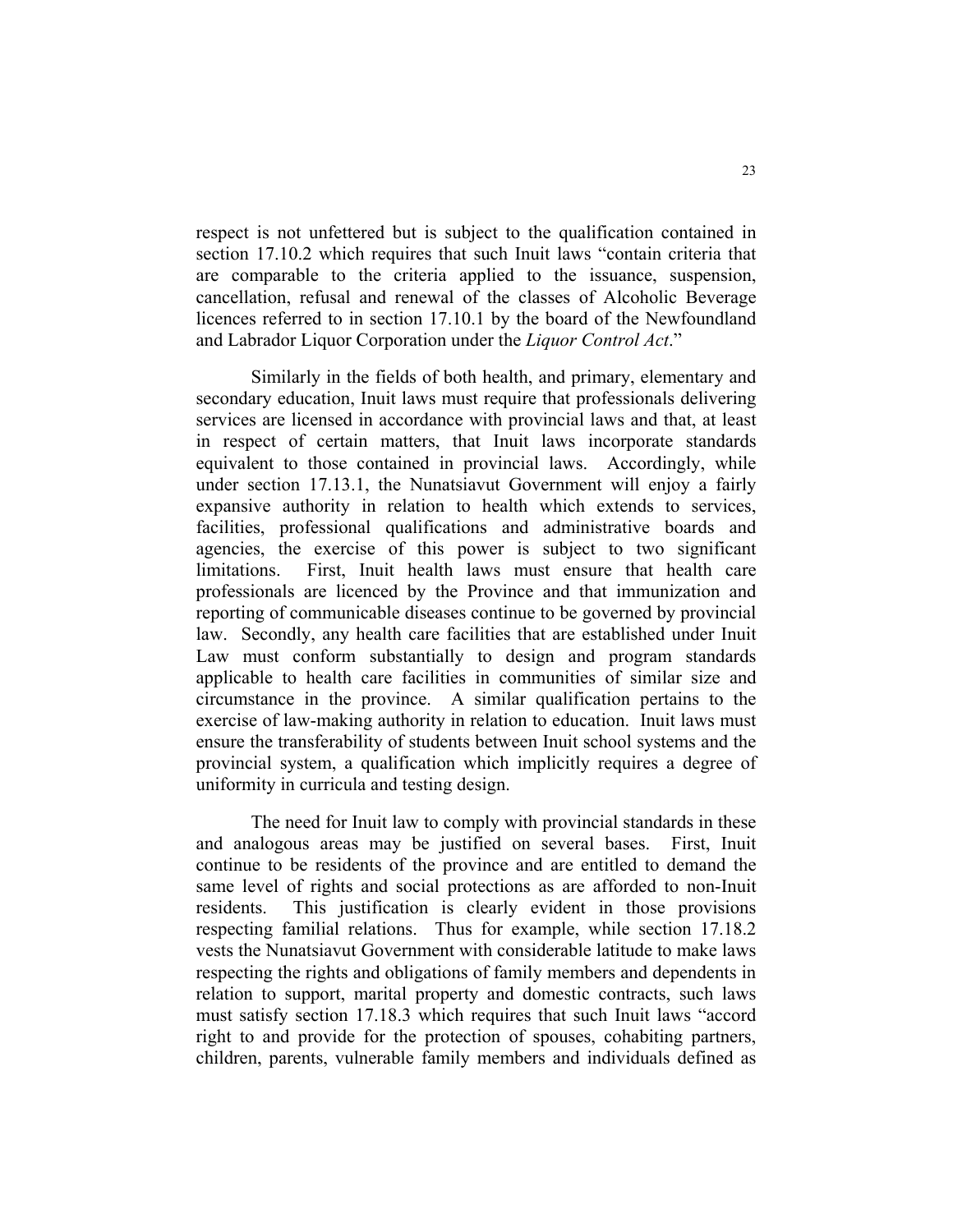dependents under Inuit Laws that are comparable to the rights and protections enjoyed by similarly situated individuals under laws of general application." A second justification relates to the overriding interest in maintaining public order and health and safety. For example, while section 17.19.1 authorizes the Nunatsiavut Government to make laws respecting housing and the provision of public housing, Inuit Laws on this subject must meet or exceed federal and provincial building code standards.

 While the test for validity of Inuit laws in these and related instances will involve a comparison of Inuit with provincial laws, this should not be construed as compulsory uniformity or normative identity. What is demanded is merely that Inuit laws comply with certain minimum standards related to public health and safety and individual rights.

## **2. Requirement of Uniformity or Parallelism**

 The examples referred to in the preceding section are illustrative of a particular type of harmonization — that which is intended to "produce positive generic results that are generally speaking the same outcomes sought by non-Aboriginal legislation".<sup>31</sup> However, it would be a mistake to assume that the treaty preference is only for a type of harmonization which requires Inuit law to conform to provincial laws. The situation is otherwise in relation to laws, the subject matter of which does not engage public health and safety considerations or individual equality rights. In such instances, harmonization does not function so as to require a level of conformity of Inuit with provincial law. Rather what is contemplated is the development of consensus, through a process of negotiation and compromise, resulting in the development of a uniform laws, or alternatively in the development of distinct, but parallel laws.

 Two examples illustrate this form of substantive harmonization. First, there is a requirement contained in section 4.11.6 that

"4.11.6 The Nunatsiavut Government and the Province shall negotiate the standards for Exploration in Labrador Inuit Lands and for quarrying in Labrador Inuit Lands outside Specified

<sup>31</sup> *Supra*, at note 25.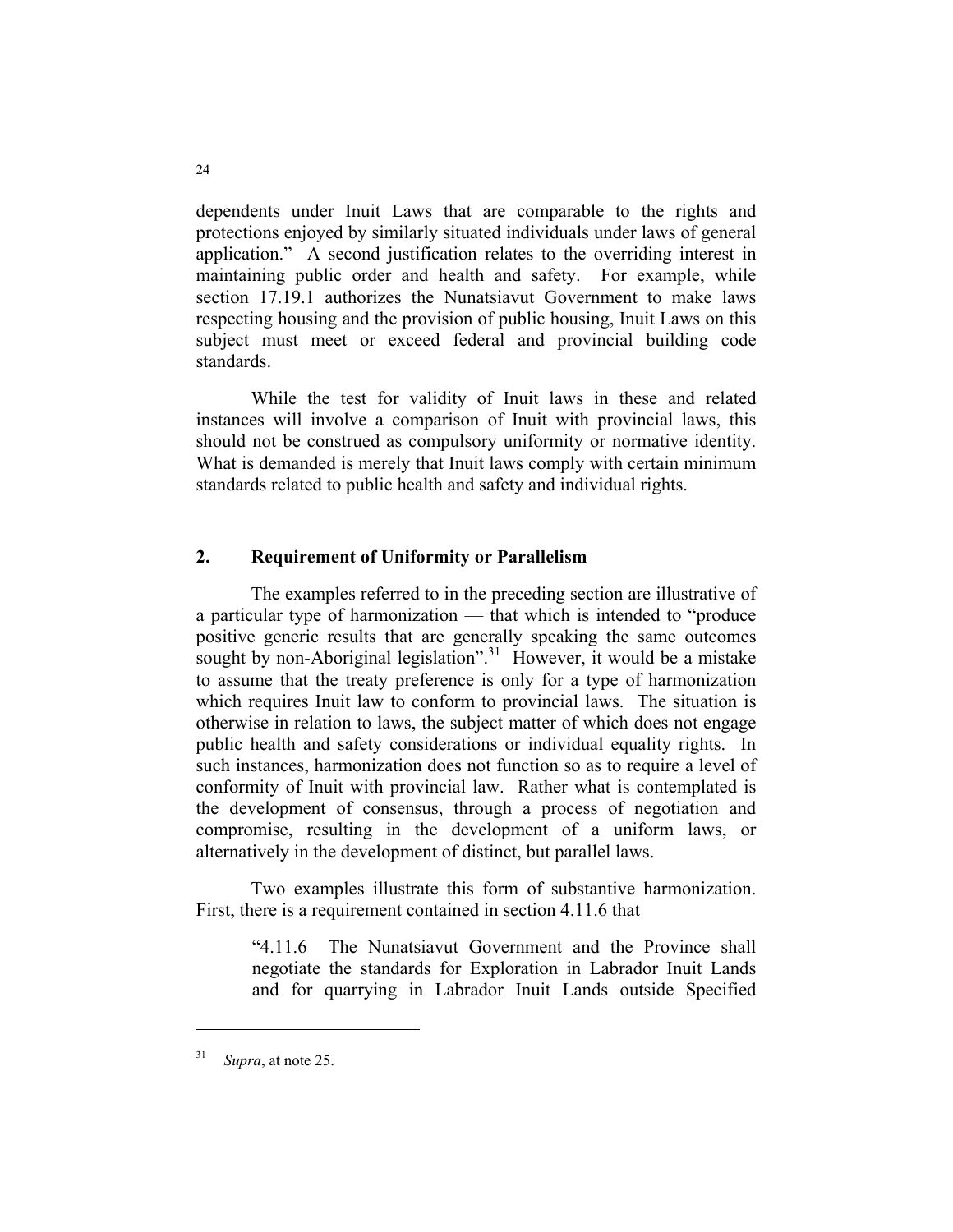Material Lands within one year from the Effective Date or within some other time agreed by both Parties."

Section 4.11.7 provides that these negotiated standards are to be given the force of law by both parties, an instance of uniformity in content that derives from the legal interest of both the Inuit and the Province in the ownership of subsurface mineral resources and in the common objective to ensure orderly development of those resources. Analogous provisions respecting the negotiation of uniform standards occur in relation to joint environmental assessment processes and the maintenance and disposition of archaeological resources.

 A similar mechanism for promoting harmonization may be found in chapter 10 respecting land use planning, although harmonization will be achieved not through uniformity but what might be described as parallelism. As a result of its ownership of a defined territory, the Nunatsiavut Government is authorized to enact laws relating to land use planning. However, because the ownership interest of the Inuit applies only to land and does not extend to overlying waters and because there is a common desire on the part of both the province and the Inuit to ensure the rational development and management of a region which will encompass both Crown and Inuit property, the treaty requires the development of a single regional land use plan to apply to the Labrador Inuit Settlement Area, including Labrador Inuit Lands. The regional land use plan will be developed by a planner working under the direction of a joint management committee. In order for the plan to be implemented, each level of government must consult the other and when both parties have approved the plan, each government must enact a law adopting the plan to the extent that it is applicable within its jurisdiction. $32$ 

<sup>&</sup>lt;sup>32</sup> The treaty describes this process as follows:

 <sup>&</sup>quot;10.7.1 For matters within Provincial jurisdiction in the Labrador Settlement Area, outside Labrador Inuit Lands, including the Inuit Communities, and with respect to Water Use in Labrador Inuit Lands, the Land Use Plan shall come into effect upon compliance by the Minister with the requirements of the *Urban and Rural Planning Act, 2000* for bringing a plan into force after which the Land use Plan, as it applies in such lands, shall be binding for purposes of Provincial law on all Persons other than Canada.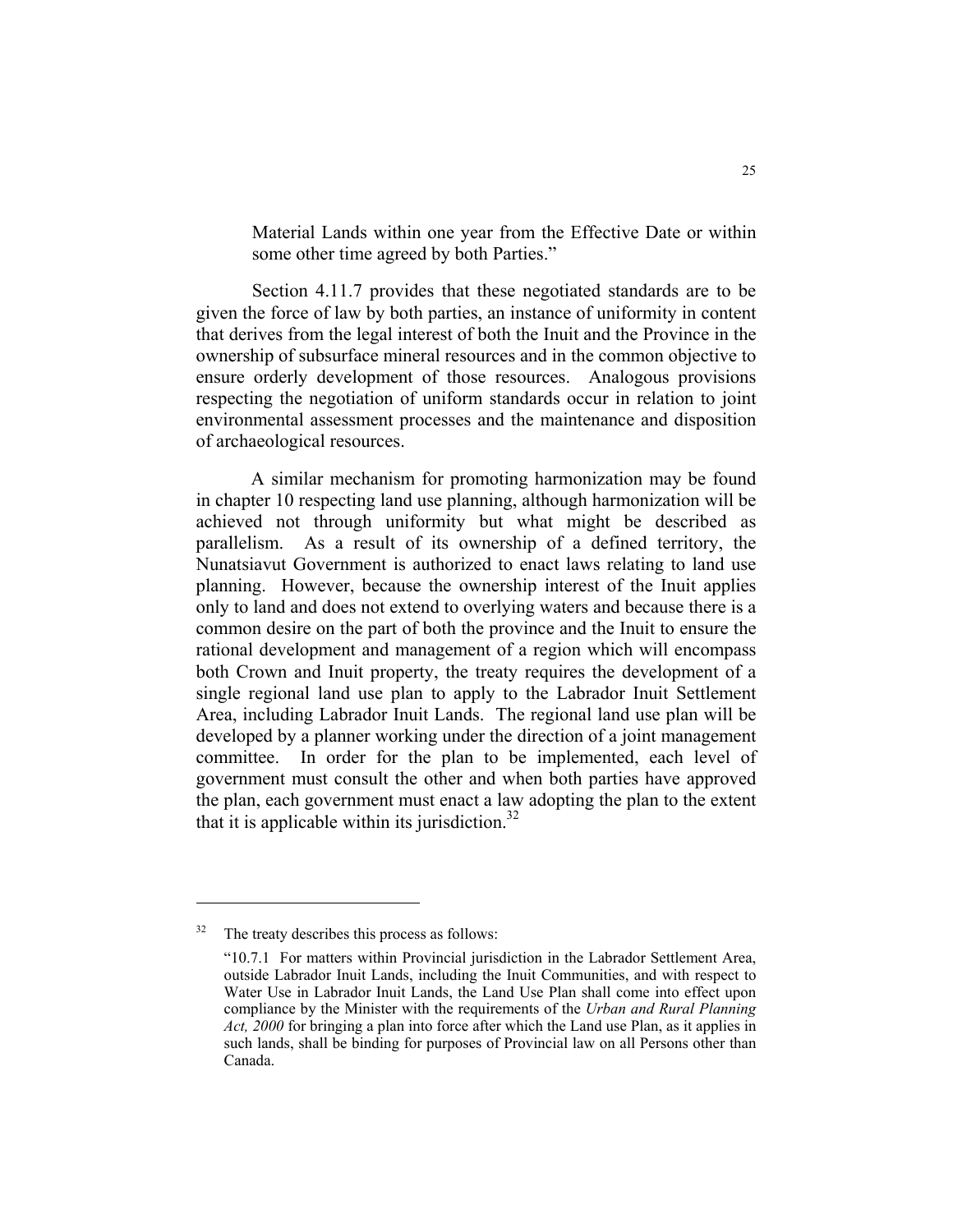Finally, the management of wildlife resources will be entrusted in the first instance to a joint wildlife management board with the power to make recommendations to both the Inuit government and the provincial government. It is not unrealistic to suppose that a certain convergence of substantive law will be the result.

#### **3. Provincial Incorporation of Inuit Laws**

 The treaty explicitly recognizes and in fact encourages harmonization of two types: the growing convergence of Inuit law with provincial law through the requirement that certain species of Inuit law meet or exceed provincial standards and less commonly, the requirement that Inuit and the province jointly develop uniform or parallel laws flowing from a common agreed-upon standard.. Since the determination of the validity of the first body of Inuit law will depend upon a comparison with the relevant provincial standard, it is likely that the substantive harmonization will encourage Inuit incorporation of provincial laws. This may be true of the immediate future but it remains to be determined whether the process of substantive harmonization work 'in reverse' as it were to ensure the closer identity of provincial with Inuit law. Will it ever be the case that the mores and values which underlie Inuit laws and which are presumptively culturally specific, will be incorporated into provincial laws? This result is perhaps unlikely , although not unrealistic. However, there may well emerge situations in concurrent fields in which the content of Inuit law may be adapted and incorporated into provincial law.

 There is one example of this phenomenon in the treaty. Chapter 16 vests in the Nunatsiavut Government the exclusive power to select place names in Labrador Inuit Lands and the Inuit Communities. While the minister retains the power to disallow a decision of the Inuit Government

 <sup>10.7.2</sup> The Land Use Plan shall come into effect in Labrador Inuit Lands when it has been proclaimed and published as an Inuit law…after which the Land Use Plan, as it applies in Labrador Inuit Lands, shall be binding for purposes of Inuit Laws, on all Persons other than Canada".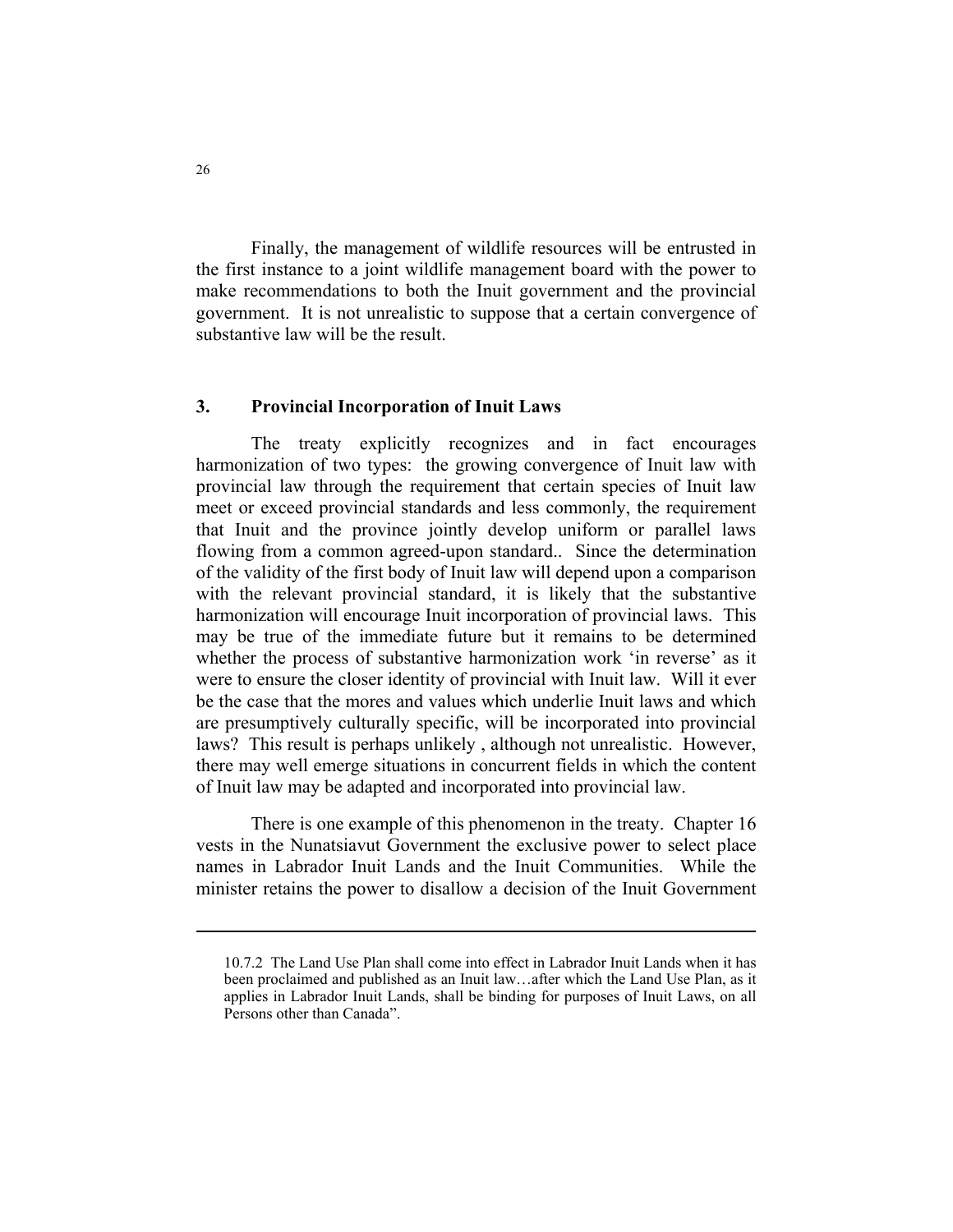on this point, once approved, the Inuit determined place name will become the official place name for purposes of provincial law and all government publications.

 While there are no other express instances in which Inuit law will dictate the content of provincial law, the treaty does not foreclose the possibility. While this is purely speculative, the treaty does require a high degree of bilateral or reciprocal consultation on virtually the entire range of matters associated with Inuit self-government authority, including economic laws and policies, environmental assessment processes, enforcement of certain harvesting liability laws and the operation of child protection legislation, all matters in which the Inuit enjoy a treatyguaranteed jurisdiction. And even with respect to those matters in which Inuit law is initially required to adhere to provincial standards, the treaty endorses ongoing bilateral consultation and the development of intergovernmental arrangements respecting standards, programme delivery and reciprocal enforcement. The future amendment of provincial laws in concurrent areas will demand a corresponding amendment of Inuit law to reflect changing standards. It is neither unreasonable nor unrealistic to imagine that adjustment of provincial standards may be influenced by the content of Inuit laws.

## **(c) Harmonized Drafting Guidelines**

 The impact of the treaty will not, however, be confined to interaction of the substance of Inuit and provincial laws but will also have an effect upon drafting processes and procedures. There is a necessary interrelationship between the form and substance of legislation. If the assertion that the treaty, both in its structure and its specific provisions, is a profound influence toward substantive harmonization, and if it is agreed that some degree of substantive harmonization is agreed to be both necessary and desirable, harmonization of the Inuit and provincial drafting processes is required. Without some degree of unity between form and substance, the objectives of the treaty could be undermined. This congruence cannot be achieved simply by a method of analysis which, analogous to current gender and diversity analysis, is directed at introducing linguistic and terminological changes to make the language of provincial laws consistent with the treaty. And congruence does not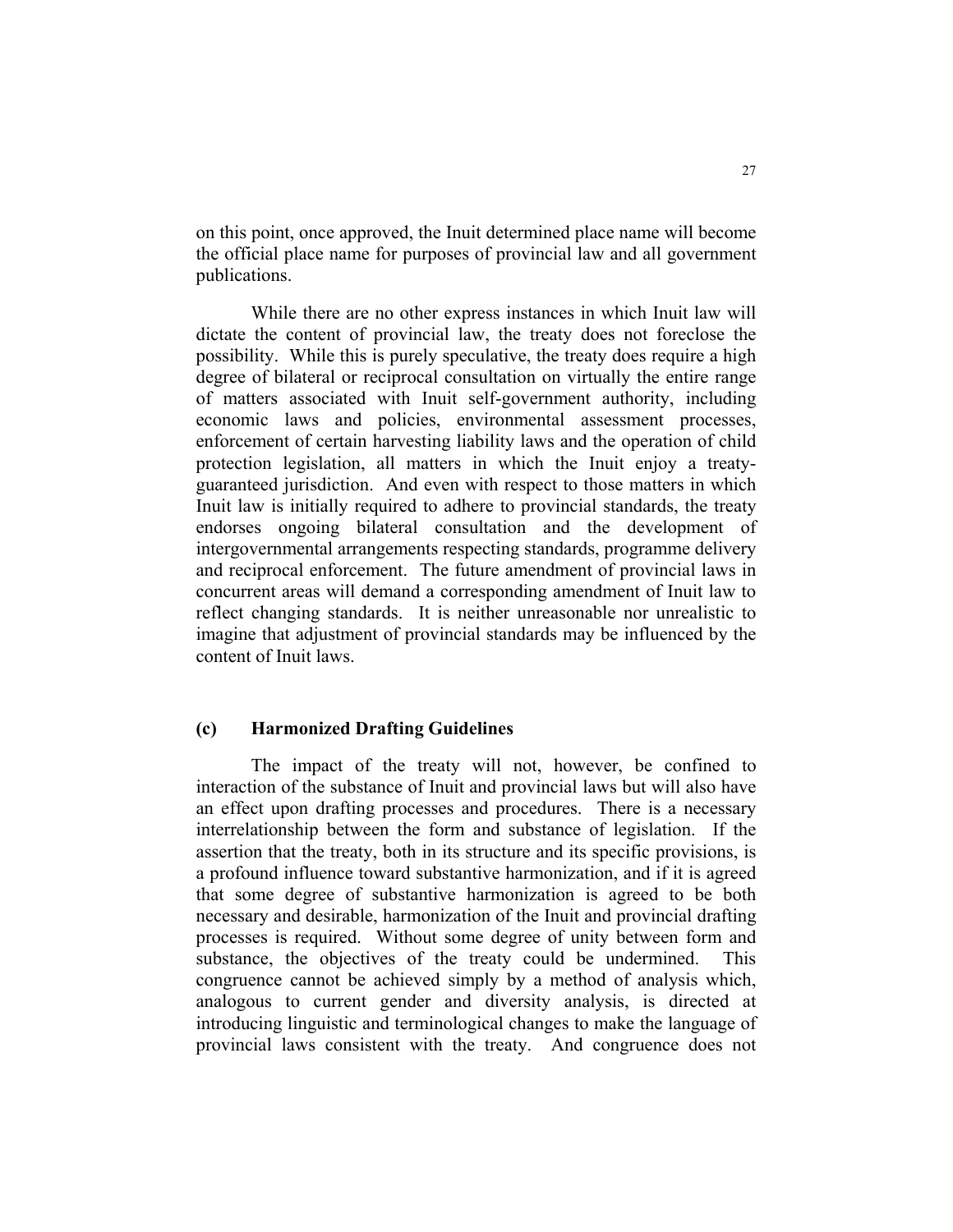simply mean an ongoing review of the impact of the treaty upon current and proposed provincial legislation to ensure consistency with the treaty. Obviously, these are exercises which must be undertaken. However, because one important consequence of the treaty is to establish a governing body with distinctive powers which is intended to operate with some degree of concurrency with the provincial government, it is arguable that the drafting process applicable to both provincial law and Inuit laws should reflect this fact.

 Since Newfoundland and Labrador is not an officially bilingual jurisdiction, it has no experience in the drafting of legislation in both official languages. Moreover, prior to the passage of the treaty, our experience in bijural drafting has been somewhat limited, although arguably legislation implementing integrated federal/provincial tax regimes and the federal/provincial Atlantic Accord may be viewed as exercises in bijuralism. $33 \text{ A}$ s a result, the guidelines and techniques which have been developed to accommodate and facilitate the interaction of federal legislation and the civil of Quebec will no doubt be instructive.

 Many of the objectives underlying the harmonization of federal laws with the civil law of Quebec apply with more or less equal force to the interaction of provincial and Inuit law. In a 1997 speech delivered at the Conference on the Harmonization of Federal Legislation with Quebec Civil Law and Canadian Bijuralism<sup>34</sup> the then Minister of Justice identified three goals advanced by harmonization:

- To reaffirm the unique bijural nature of Canadian federalism;
- To strengthen the legitimate place of civil law beside the common law in the statutes of Canada; and
- To ensure that federal statutes would continue to have the desired effect in Quebec.

<sup>33</sup> The *Tax Agreement Act*, SNL 1996, c. T-0.01.

<sup>&</sup>lt;sup>34</sup> Montreal, November 24, 1997. See also Department of Justice "Harmonization of Federal Statutes with Quebec Civil Law: Backgrounder", Ottawa, June 1998.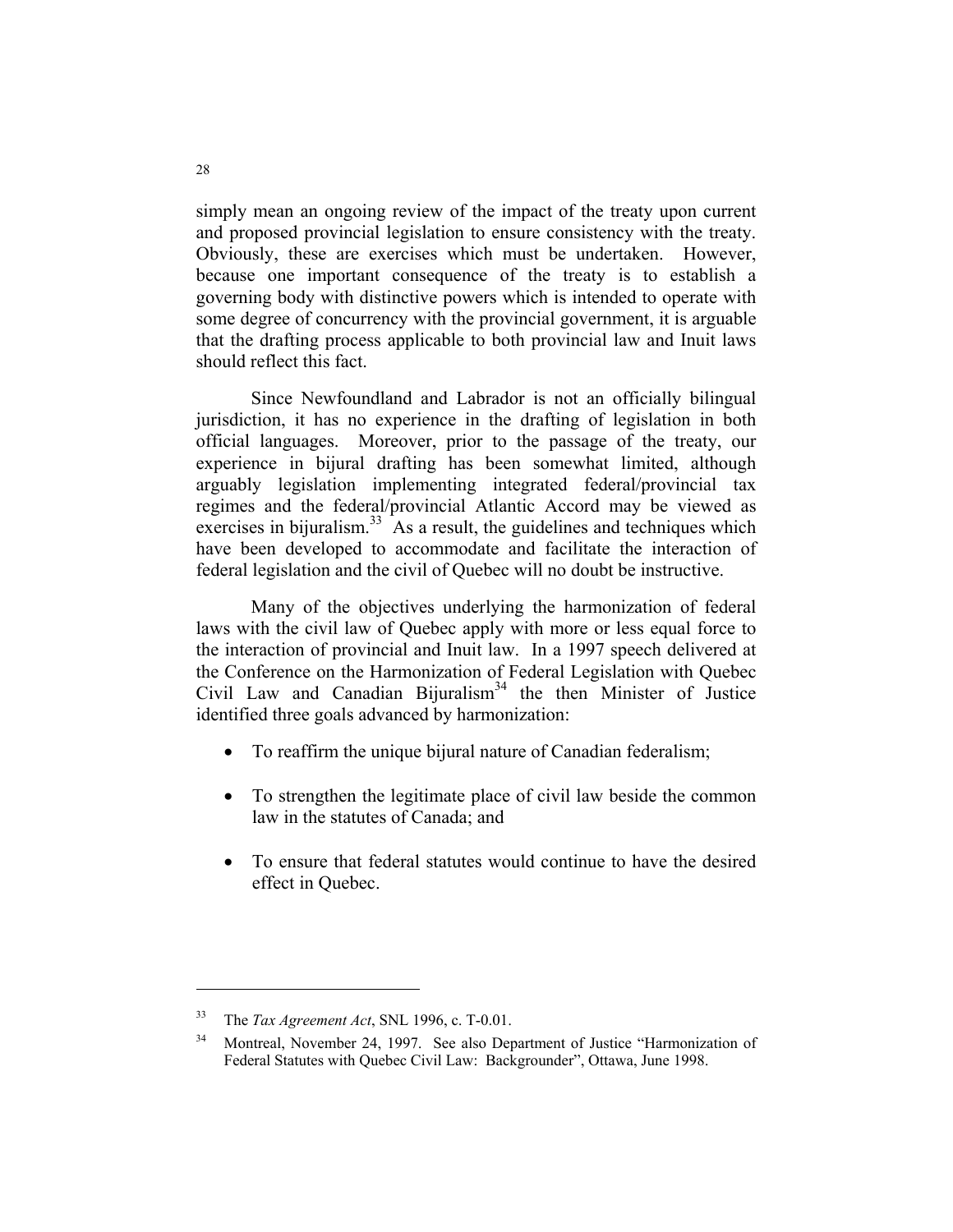These objectives were restated in the preamble to the *Federal Law — Civil Law Harmonization Act, No. 1*35 in the following terms:

- All Canadians are entitled to have access to federal laws in keeping with their legal tradition;
- The civil law reflects the unique character of Quebec society; and
- The harmonious interaction of federal and provincial legislation is essential.

 Such objectives apply with more or less equal force, albeit with some modification, to the interaction of provincial and Inuit laws and in this context may be expressed as follows:

- Residents of the province are entitled to have access to provincial laws in keeping with their legal tradition and as prescribed by the treaty;
- Inuit law will reflect the unique character of Inuit society;
- The harmonious interaction of provincial and Inuit law is not only essential but is both an implicit and explicit requirement of the treaty itself.

And, as is the case with harmonization of federal and civil law, harmonization of provincial and Inuit law should be directed at:

- reaffirming the unique characteristics of the legal regime established by the treaty;
- strengthening the place of Inuit law; and
- ensuring that provincial laws will continue to have the effect in the territorial area subject to the treaty that is contemplated by the treaty.

 $35$  S.C. 2001, c. 4.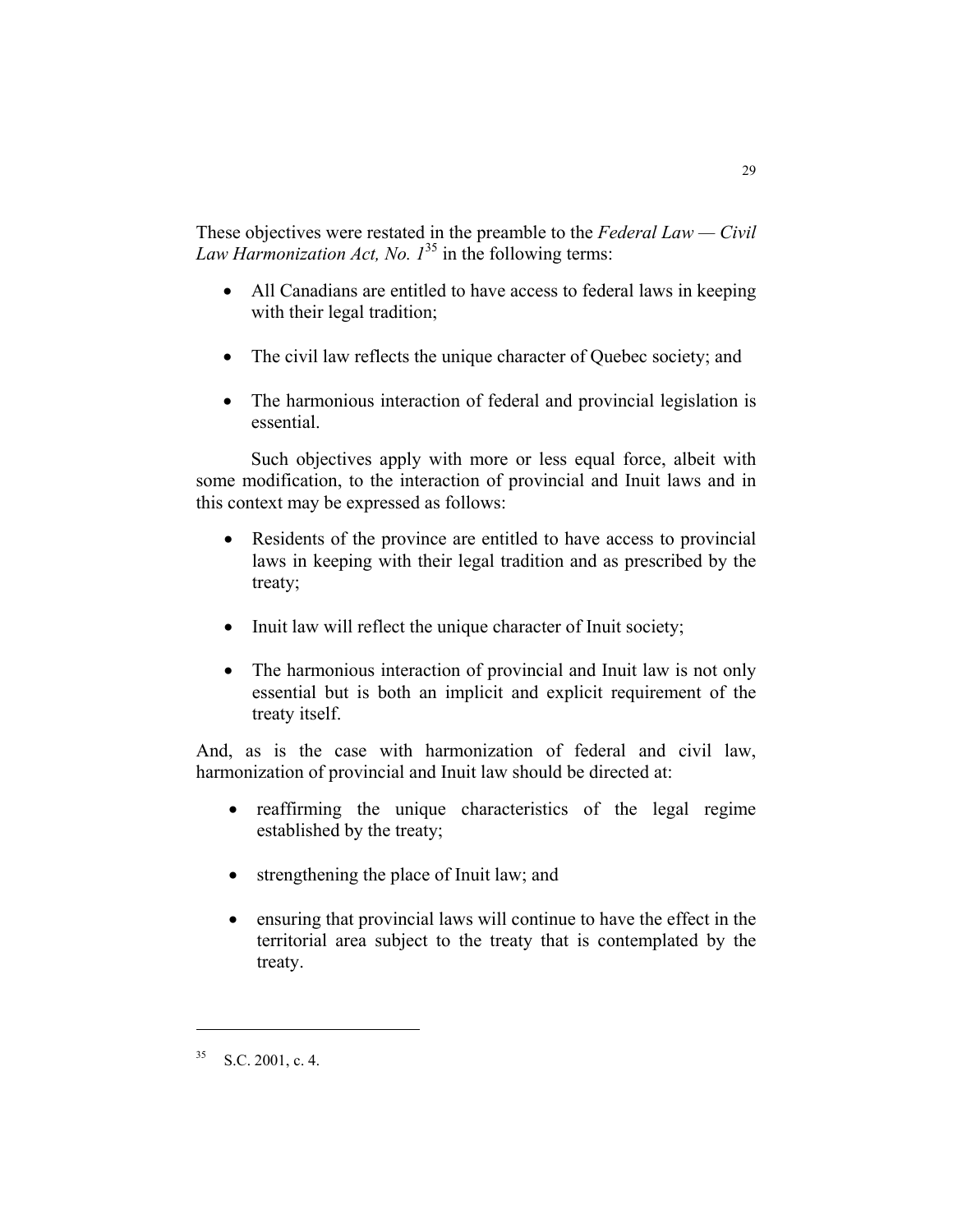Harmonization in drafting is required to assist the courts, both Inuit courts and the provincial and Supreme Courts, which will be responsible for interpreting and applying Inuit and provincial law. Consistency in drafting methodology and technique will reduce interpretive difficulties and ensure the development of a stable, certain and coherent body of law. Since Inuit will be subject to both Inuit and provincial laws and since non-Inuit may be subject to Inuit laws, harmonization at the level of drafting should contribute to clarity and consistency in legal expression and improve access to justice.

However, while it will be necessary to harmonize the drafting process to eliminate ambiguity and confusion and to assist in the realization of the underlying purposes of the treaty, how this will be achieved is less certain. While the treaty itself contains several interpretive provisions, these are intended to apply to the treaty itself and not to the drafting of provincial and Inuit  $\frac{1}{4}$  although there is an obvious value in extending these interpretive principles to the drafting of provincial and Inuit laws in situations where the two legal regimes coexist.

A number of techniques have been developed to implement bijuralism and bilingualism in the drafting of federal statutes.<sup>37</sup> These techniques may be summarized as follows:

- use of juridically neutral language to express a term which refers to concepts or institutions belonging to both legal systems. For example, the use of terms such as 'assignment', 'fee simple' and 'charges' in reference to the Inuit interest in and rights in relation to Labrador Inuit Lands may be regarded as juridically neutral language;
- use of a definition which is given a specific meaning understandable in both legal regimes, the effect of which is

 $36$  The general interpretive provisions are set out in Part 1.2 and address such matters as the legal status of maps, appendices and schedules, the applicability of the Provincial *Interpretation Act*, the legal effect of headings and whether legislative references are ambulatory or static.

 $37$  See, for example, the Report of the Committee appointed to Prepare Bilingual Legislative Drafting Conventions for the Uniform Law Conference of Canada, available on the Internet at: www.ulcc.ca/en/us/drafting.wpd.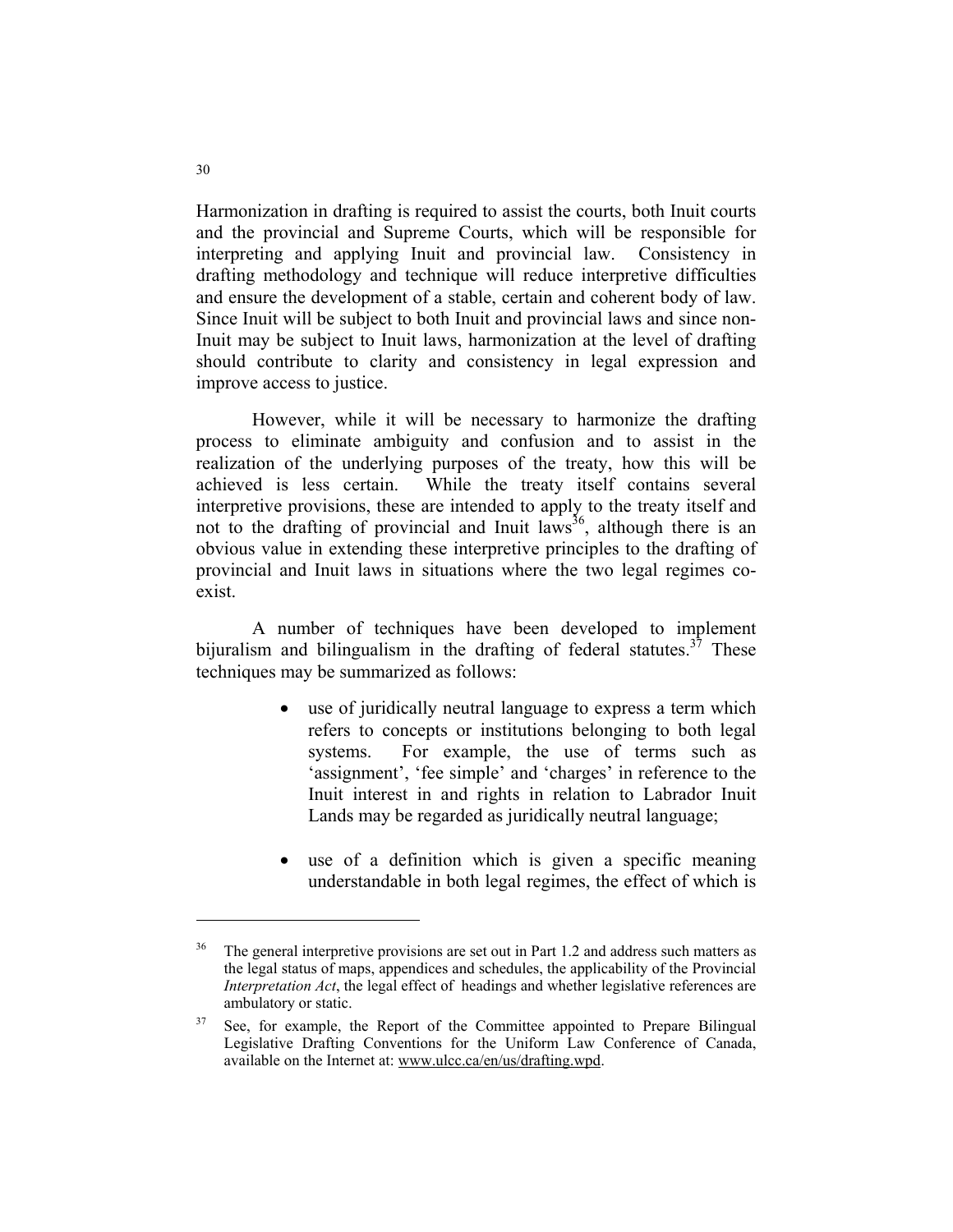to neutralize vocabulary. Application of this principle may involve the joint use of terms which are given a particular and unique meaning in the treaty itself such as 'Mineral' which is defined in terms slightly different from its definition in provincial law;

- use of a 'doublet', the effect of which is to reflect the specificity of each legal system by using terms which are particular to each regime without giving a priority to either. For example, legislation may be structured to refer to 'Mayor' (the provincial term) and 'AngajukKak' (the Inuit term) or to 'cabin' (provincial) and 'Aullasimavet' (Inuit);
- delineation of separate regimes, which technique may be regarded as an extension of the doublet and involves the application of norms to separate regions, and which may find expression in either asymmetrical or parallel provisions. For example, as a result of the requirement for both the province and Inuit to enact agreed-upon mineral exploration standards, it is not difficult to imagine that provincial mining legislation may be so structured as to contain a separate legal regime applicable only to Labrador Inuit Lands<sup>38</sup>

While it would be premature to comment on the efficacy or appropriateness o f these and other techniques in the context of the interaction of Inuit and non-Inuit laws, there is obvious merit in the development of some common drafting guidelines applicable to provincial and Inuit drafters.

## **(d) A New Consultation Framework**

Finally, regardless of the content of the drafting guidelines which will need to be developed, the conclusion of the treaty will no doubt

The operation of these techniques is discussed by André Morel, "Drafting Bilingual Statutes Harmonized with the Civil Law", Department of Justice Canada, 1997.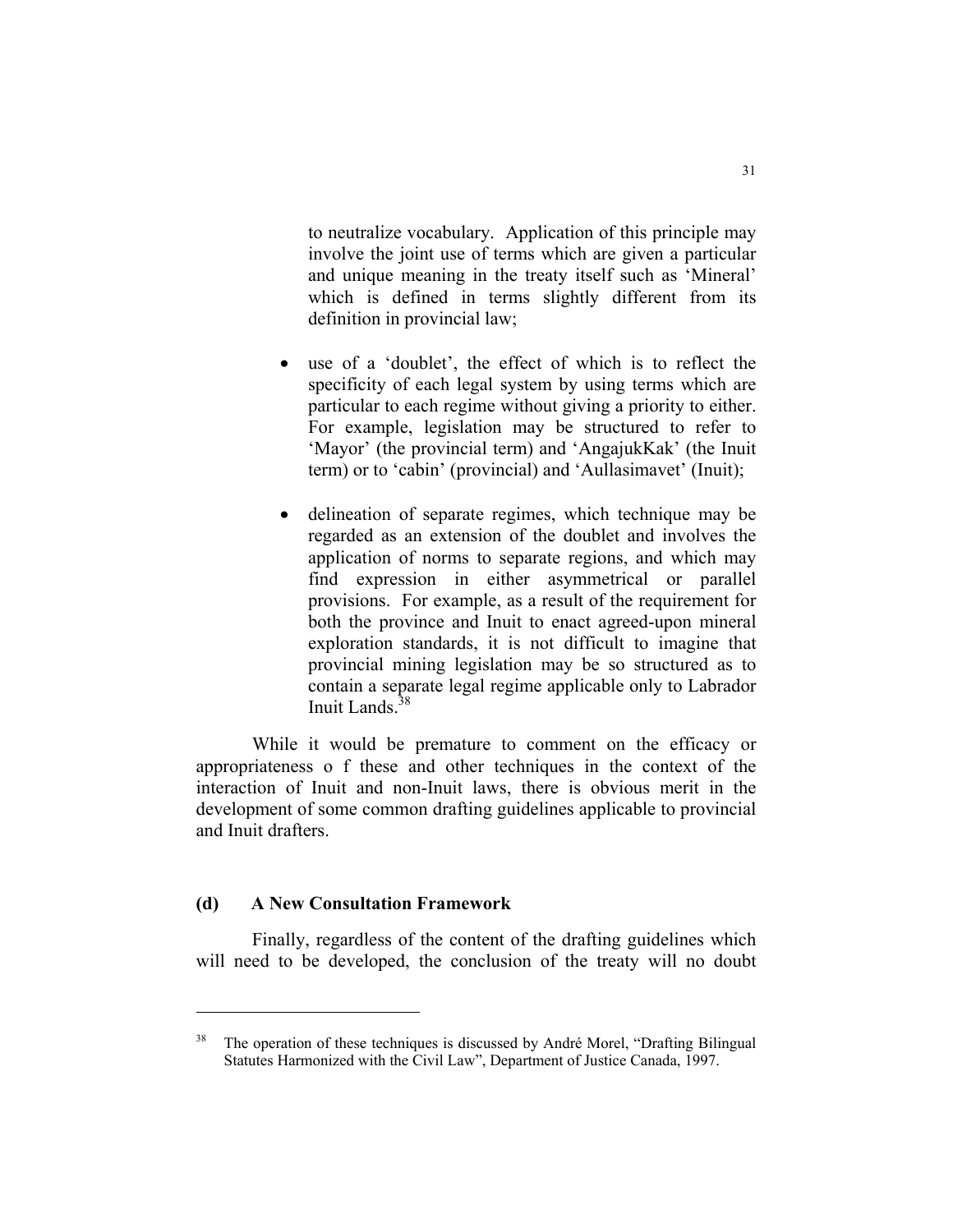promote greater co-operation and openness in the drafting process. This may result in the development of a more regularized process of consultation as opposed to the relatively informal and ad hoc approach which has been employed in the past.

 The treaty is certainly replete with examples of mandated consultation by the province with the Nunatsiavut Government with respect to the development and content of legislative policy.<sup>39</sup> Nor is the obligation to consult imposed solely upon the province. For example, section 17.10.8 allows the Nunatsiavut Government to make laws in relation to the detention of intoxicated persons but requires that prior to enacting such laws, the Nunatsiavut Government is to consult the Province in relation to the substance and implementation of such laws and their coordination with provincial laws. And often, the duty to consult is expressed in reciprocal terms that require each government — Inuit and provincial — to cooperate on the development of policy over a wide range of subjects of common interest, such as a regional land use plan, child protection notification protocols, exploration standards, and archaeological standards.

 In addition to consultation on the substance of proposed policy there are instances in the treaty in which the validity or operability of Inuit laws will be contingent upon prior or subsequent approval of the province. For example, section 12.7.3 requires the Nunatsiavut Government to promptly submit a copy of an Inuit law respecting harvesting of plants and access by third parties to Labrador Inuit Lands to the minister for approval. The minister has 60 days following receipt within which to disallow the laws. The Nunatsiavut Government may make laws in relation to the establishment of an Inuit Court, rules of court and reception of evidence but this jurisdiction may not be exercised until the Lieutenant-Governor in Council has approved the proposed court structure and

<sup>39</sup> For example, section 12.14.15 requires the province to "seek the advice of the Nunatsiavut Government prior to the preparation of any Legislation that relates to this chapter [Wildlife and Plants] and is intended to effect the implementation of a Domestic Interjurisdictional Agreement". Similarly, in respect of liability for damage to harvesting resources caused by developments, section 14.6.3 provides "Recognizing Inuit concerns regarding collection of Compensation, Governments shall give consideration to including enforcement mechanisms in Legislation to implement this chapter."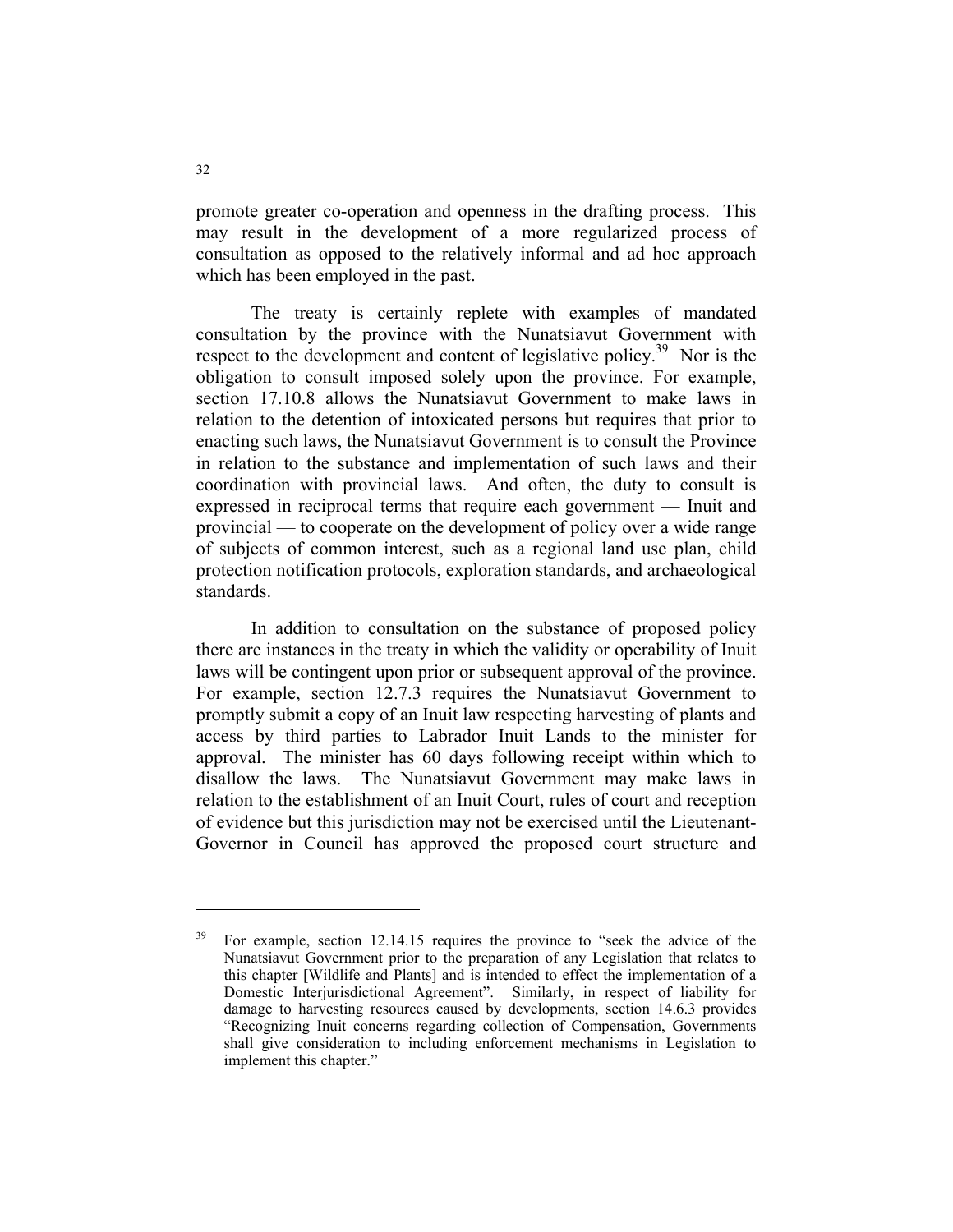procedures and methods for the selection of judges.<sup>40</sup> And finally, as noted previously, there are several instances in which the treaty contemplates the enactment of a uniform law, as is the case with the development of exploration standards which are to be given the force of law by both the Province and the Inuit.

 Can a more generalized duty to consult on the form and substance of draft legislation be extrapolated from these particularized occasions? Certainly the treaty does not contain an express and general requirement of consultation. The treaty's silence on this point may be contrasted with sections 30 and 31 of the Nisga'a Final Agreement which require British Columbia to consult with Nisga'a Lisims Government before enacting an amendment to provincial law in areas of Nisga'a authority when the provincial law might have the effect of rendering the Nisga'a law invalid.

 However, even in the absence of such a general duty, it may be argued that a general duty to consult and to disclose relevant information with respect to drafting is an incident of the recognition of selfgovernment rights in the treaty and can be justified by reference to the constitutional requirement of consultation confirmed by section 35 of the *Constitution Act, 1982*. Case law has consistently imposed upon the Crown as a fiduciary the duty to act honourably in its dealings with aboriginal peoples.<sup>41</sup> The honour of the Crown is implicated at all phases of its dealings with aboriginal peoples: "from the assertion of sovereignty to the resolution of claims and the implementation of treaties".42 And the

<sup>40</sup> Section 17.31.4.

<sup>&</sup>lt;sup>41</sup> It is acknowledged that the caselaw associated with the elaboration of a 'duty to consult' on the part of the federal and provincial governments has been generated in the context of the assertion of aboriginal rights in which context it has been explained on the following basis by Chief Justice MacLachlin in *Haida Nation v*. *British Columbia (Minister of Forests)*, [2004] 3 S.C.R. 511 in which she stated at para. 25: "…Canada's aboriginal peoples were here when Europeans came, and were never conquered. Many bands reconciled their claims with the sovereignty of the Crown through negotiated treaties. Others…have yet to do so. The potential rights embedded in these claims are protected by section 35 of the *Constitution Act, 1982*. The honour of the Crown requires that these rights be determined, recognized and respected. This, in turn, requires the Crown, acting honourably, to participate in processes of negotiation. While this process continues, the honour of the Crown may require it to consult and where indicated accommodate Aboriginal interests."

<sup>42</sup> *Supra* note 41 at par. 17.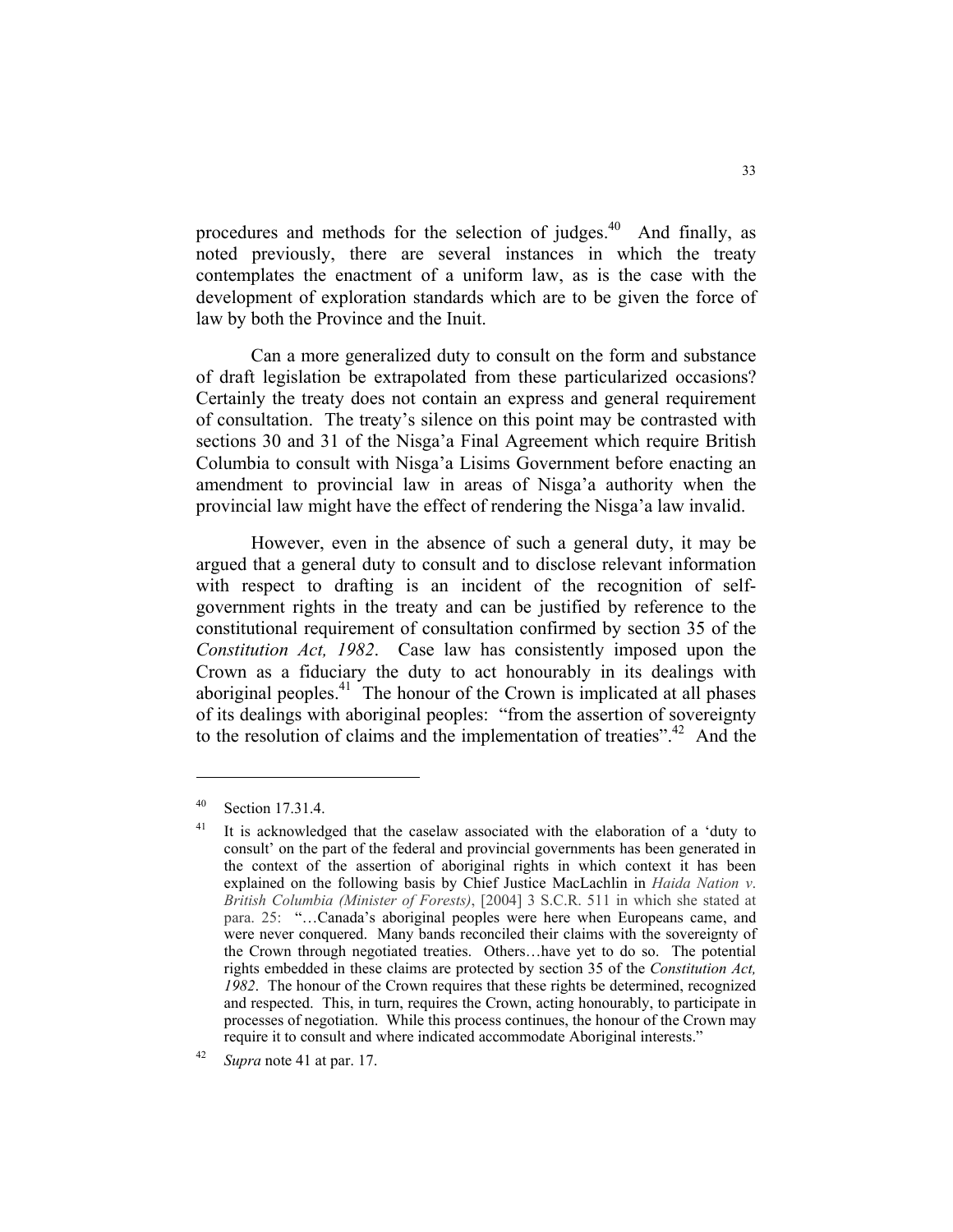duty to consult to which the Crown is subject may entail disclosure of information which is otherwise subject to confidentiality under legislation governing access to information. Thus for example, in the recent decision of the Federal Court in *Canada (Information Commissioner)* v. *Canada (Minister of Industry)*<sup>43</sup> Kelen J. ordered the release of census information notwithstanding the prohibition against disclosure in subsection 17(1) of the *Statistics*  $Act^{44}$  on the basis that:

> "the Crown's duty to act honourably with respect to the Algonquin Bands' land claim in this case means that the Crown disclose the census records in the possession of the Crown which may prove continuity of occupation between present and pre-sovereignty occupation [at para.43]…The duty to act honourably, in good faith and as a fiduciary are common law duties that have now been constitutionalized to the extent that they relate to the Crown's legal obligations under section 35 of the *Constitution Act, 1982*". [at para. 47].

It is arguable that the principle of disclosure in the context of aboriginal rights may also apply in the treaty context since treaty rights also enjoy the protection of section 35 of the *Constitution Act, 1982* and form the basis for a generalized duty of consultation between the provincial government and the Inuit, to at least the extent contemplated by the Nisga'a Land Claims Agreement*.*

 However, even if there is no implied and generalized duty of consultation as a matter of legal right, the adoption of a practice of consultation on legislative development is desirable. Such consultation should be bilateral. That the province should engage in consultation at least with respect to amendments to provincial laws which may have the effect of invalidating Inuit laws is perhaps an obvious proposition. However, such consultation should be reciprocal as the Inuit have an interest in ensuring the continued validity and operation of their laws. The consultation referred to should be not only bilateral but meaningful; intended to ensure that both parties are fully informed and aware of the nature and purpose of the legislative proposal and its impact upon the

 $43$  2006 FC 132.

<sup>44</sup> RSC 1985, c. S-19.